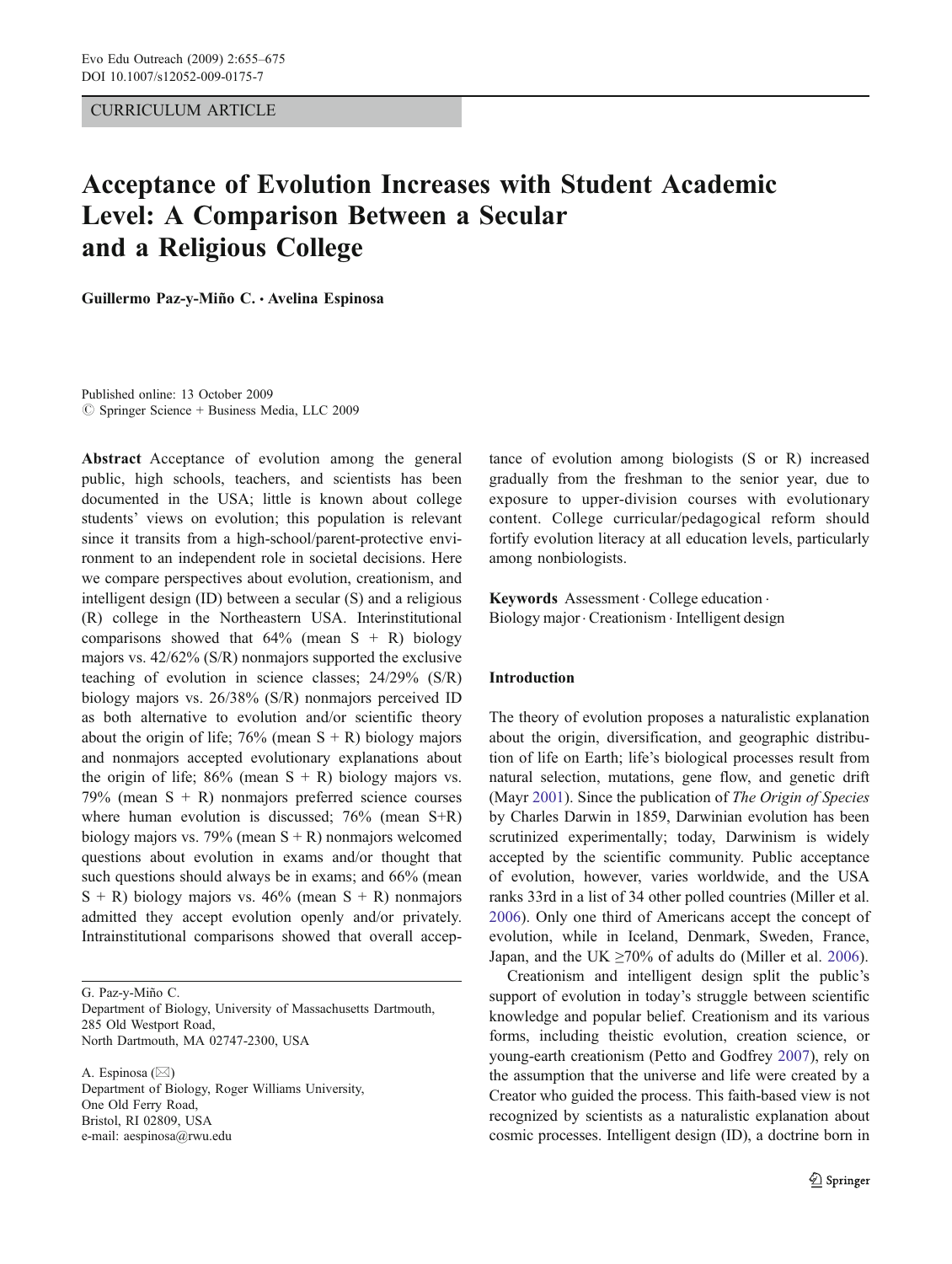the 1980s, proposes that a Designer is responsible for the complexity in biological systems and that Darwinism cannot explain holistically the origin and evolution of the natural world, nor the intricate chemical assemblage of most organic structures (Forrest and Gross [2004,](#page-19-0) [2007;](#page-19-0) Young and Taner [2004;](#page-20-0) Miller [2007](#page-19-0), [2008](#page-19-0)). In 2005, ID was exposed in court (Dover, Pennsylvania, Kitzmiller et al. versus Dover Area School District et al. [2005;](#page-19-0) Padian and Matzke [2009](#page-20-0)) for violating the rules of science by "invoking and permitting supernatural causation" in matters of evolution and for "failing to gain acceptance in the scientific community."

Although acceptance of evolution among the general public, high schools, teachers, and scientists has been documented (Moore and Kraemer [2005](#page-20-0); Miller et al. [2006](#page-19-0); Donnelly and Boone [2007;](#page-19-0) Moore [2007;](#page-20-0) Berkman et al. [2008;](#page-19-0) Coalition of Scientific Societies [2008;](#page-19-0) The Gallup Poll [2007\)](#page-20-0), little is known about college students' views on evolution (Bishop and Anderson [1999](#page-19-0); Downie and Barron [2000;](#page-19-0) Hokayem and BouJaoude [2008](#page-19-0); Paz-y-Miño C. and Espinosa [2009\)](#page-20-0). Here we report college-level perspectives about evolution, creationism, and ID at two private liberal arts institutions in Northeastern USA, the secular Roger Williams University (RWU) and the Catholic Providence College (PC). We conducted interinstitutional and intrainstitutional comparisons to assess students' views about evolution, creationism, and intelligent design in the science class; students' awareness of intelligent design; students' attitudes toward evolution; students' position about the teaching of human evolution; evolution in science exams; and students' willingness to discuss evolution. Assessing college students' perception of science is relevant since this population transits from a high-school/parent-protective environment to an independent role in societal decisions (Paz-y-Miño C. and Espinosa [2009\)](#page-20-0). By understanding students' opinions concerning evolution, we aim at improving the approach with which evolution is taught and contributing to curricular/pedagogical reform for its effective teaching in college.

## Methods

RWU and PC had comparable student profiles (Table [1](#page-3-0)): enrollment (RWU  $n=3,806$ ; PC  $n=3,910$ ), gender (RWU 49.9% F, 50.1% M; PC 55.5% F, 44.5% M), academic level (RWU 31% freshman, 24.9% sophomore, 23.8% junior, 20.4% senior; PC 24.8% freshman, 24.8% sophomore, 25.5% junior, 24.9% senior), and geographic region of origin (RWU 77.3% New England, 18.9% East Coast, 3.8% other; PC 67.5% New England, 25.2% East Coast, 7.3% other).

Four hundred and seventy-six students at RWU (biology majors  $n=237$ , nonmajors  $n=239$ ) and 355 students at PC (biology majors  $n=212$ , nonmajors  $n=143$ ) responded to a six-question anonymous survey to assess their views about evolution, creationism, and intelligent design. All participants signed a consent form prior the completion of the survey, which was conducted at RWU from September 17– 24, 2007 (weeks 4–5 of classes) and at PC from February 4–15, 2008 (weeks 4–5 of classes). The Human Subject Review Boards of both institutions approved the study. Students answered questions 1–6 in order and were instructed not to skip or go back to previous questions to fix and/or compare answers. Each question had five possible choices, which were presented randomly, and only one choice was possible per question; however, for the purpose of reporting the data in this article and matching the description of each question with the figure legends (results below), here we state the questions as follows:

- Question 1: Evolution, creationism, and intelligent design in the science class. Which of the following explanations about the origin and development of life on Earth should be taught in science classes?  $A =$  evolution,  $B =$  equal time to evolution, creationism, intelligent design,  $C =$ do not know enough to say,  $D =$  creationism,  $E =$  intelligent design.
- Question 2: Intelligent Design (ID). Which of the following statements is consistent with ID?  $A = no$ opinion,  $B = ID$  is religious doctrine consistent with creationism,  $C = ID$  is a scientific alternative to evolution and of equal scientific validity among scientists,  $D = ID$  is a scientific theory about the origin and evolution of life on Earth,  $E = ID$  is not scientific but has been proposed to counter evolution based on false scientific claims.
- Question 3: Evolution and your reaction to it. Which of the following statements fits best your position concerning evolution?  $A =$  hearing about evolution makes me appreciate the factual explanation about the origin of life on Earth and its place in the universe,  $B =$  hearing about evolution makes no difference to me because evolution and creationism are in harmony, C = do not know enough to say,  $D =$  hearing about evolution makes me uncomfortable because it is in conflict with my faith,  $E =$  hearing about evolution makes me realize how wrong scientists are concerning explanations about the origin of life on Earth and the universe.
- Question 4: Your position about the teaching of human evolution. With which of the following statements do you agree?  $A = I$  prefer science courses where evolution is discussed comprehensively and humans are part of it,  $B = I$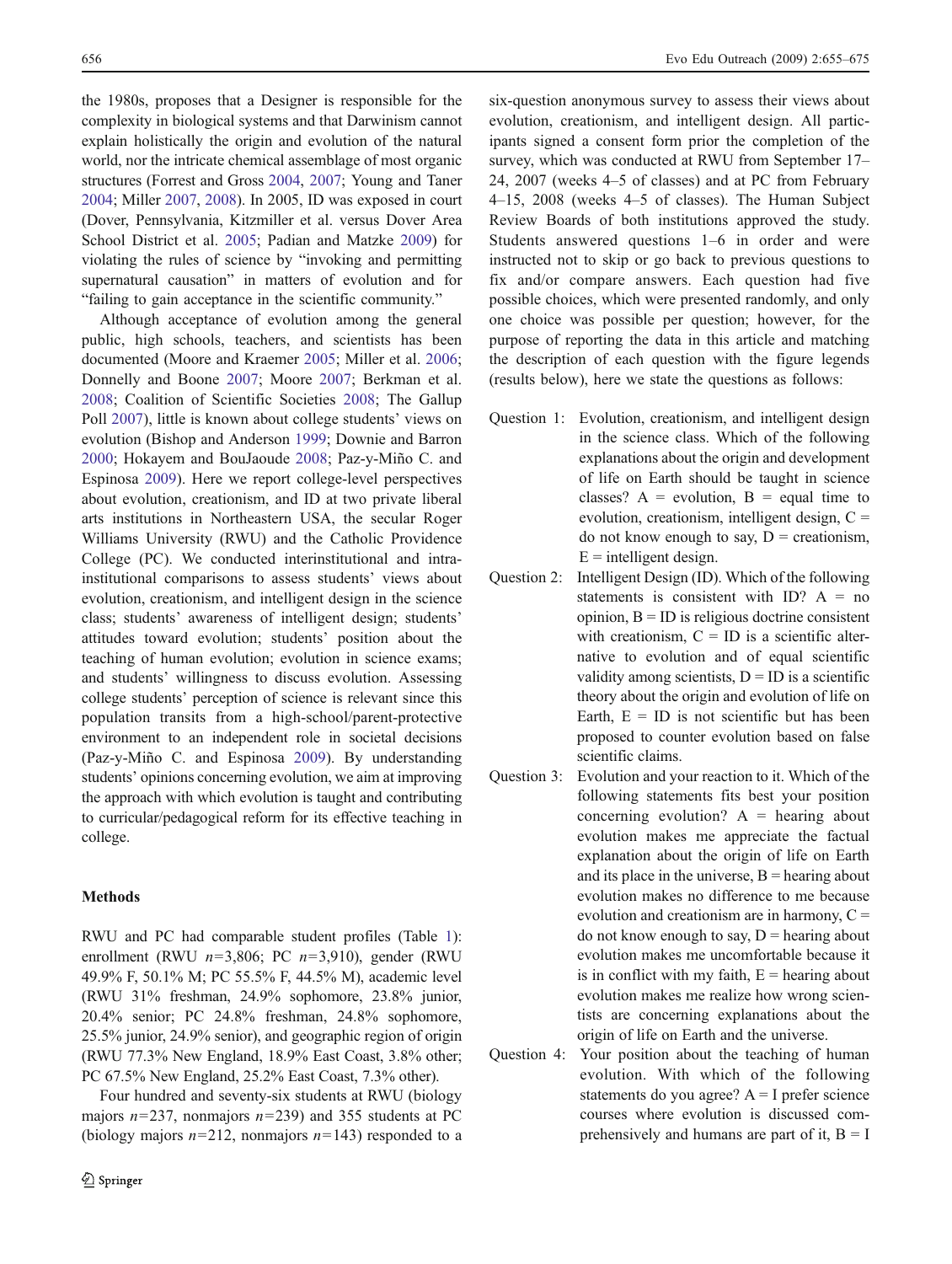prefer science courses where plant and animal evolution is discussed but not human evolution,  $C =$  do not know enough to say,  $D = I$  prefer science courses where the topic evolution is never addressed, E = I avoid science courses with evolutionary content.

- Question 5: Evolution in science exams. Which of the following statements fits best your position concerning science exams?  $A = I$  have no problem answering questions concerning evolution,  $B =$  science exams should always include some questions concerning evolution,  $C =$  do not know enough to say,  $D = I$ prefer to not answer questions concerning evolution,  $E = I$  never answer questions concerning evolution.
- Question 6: Your willingness to discuss evolution. Select the statement that describes you best:  $A = I$ accept evolution and express it openly regardless of others' opinions,  $B = no$  opinion,  $C = I$ accept evolution but do not discuss it openly to avoid conflicts with friends and family,  $D =$ I believe in creationism and express it openly regardless of others' opinions,  $E = I$  believe in creationism but do not discuss it openly to avoid conflicts with friends and family.

#### Statistical Analyses

Interinstitutional Comparisons We conducted three types of comparisons between institutions (RWU versus PC), biology majors, nonmajors, or academic level of biology majors (one comparison each: freshman, sophomore, junior, or senior), and analyzed separately the data generated in each of the six questions (i.e., questions 1, 2, 3, 4, 5, or 6; choices A, B, C, D, or E). Data from each question were organized in  $2 \times 5$  contingency tables, for example, RWU biology majors, PC biology majors  $\times A$ , B, C, D, E (Chi-square tests, null hypotheses rejected at  $P \le 0.05$ ). Because questions 1, 3, 4, 5, or 6 had none or very few responders (<5%; note that Chi-square analyses are inaccurate when over 20% of the expected values are less than 5; Sieger and Castellan [1988\)](#page-20-0) in one, two, or three of the choices (E or DE or CDE), we eliminated such choices and created  $2 \times 4$ ,  $2 \times 3$ , and  $2 \times 2$  contingency tables for the remaining groups in each question, respectively (Chi-square tests, null hypotheses rejected at  $P \le 0.05$ ). All pairwise comparisons between relevant groups were analyzed with sign test two-tail, null hypotheses rejected at  $P \leq 0.05$ .

Intrainstitutional Comparisons Because at both RWU and PC exposure to evolutionary theory differs between biology

majors and nonmajors (see notes in Table [1\)](#page-3-0), as well as increases with academic level among biology majors (from basic to advance biology courses), while nonmajors attend fewer courses with evolutionary content, we conducted two types of comparisons within institutions (RWU or PC), biology majors versus nonmajors or responses of biology majors to questions 1–6 as function of academic level (i.e., freshman, sophomore, junior, senior), and analyzed separately the data generated in each of the six questions (above). Data from the biology major versus nonmajor comparisons were organized in  $2 \times 5$  contingency tables, for example, RWU biology majors, RWU nonmajors  $\times A$ , B, C, D, E (Chi-square tests, null hypotheses rejected at  $P \le 0.05$ ). Because questions 1, 3, 4, 5, or 6 for the comparison of biology major versus nonmajor had none or very few responders (<5%) in one, two, or three of the choices (E or DE or CDE), we eliminated such choices and created  $2 \times 4$ ,  $2\times3$ , and  $2\times2$  contingency tables for the remaining groups in each question, respectively (Chi-square tests, null hypotheses rejected at  $P \le 0.05$ ). All pairwise comparisons between relevant groups were analyzed with sign test twotail, null hypotheses rejected at  $P \le 0.05$ . Data from the responses of biology majors as function of academic level were organized in  $4 \times 5$  contingency tables, for example, RWU freshman, RWU sophomore, RWU junior, RWU senior  $\times$  A, B, C, D, E (Chi-square tests, null hypotheses rejected at  $P \le 0.05$ ). Because questions 1, 3, 4, 5, or 6 for the comparison of responses of biology majors as function of academic level had none or very few responders  $(\leq 5\%)$ in one, two, or three of the choices (E or DE or CDE), we eliminated such choices and created  $4 \times 4$ ,  $4 \times 3$ , and  $4 \times 2$ contingency tables, respectively (Chi-square tests, null hypotheses rejected at  $P \leq 0.05$ ). Linear regression was used to analyze students' responses to the remaining choices (e.g., A, B) in each question as function of year/academic level: 1/freshman, 2/sophomore, 3/junior, 4/senior (null hypotheses rejected at  $P \leq 0.05$ ).

# Results

#### Interinstitutional Comparisons

Evolution, Creationism, and Intelligent Design in the Science Class Biology majors at RWU and PC had similar views about the teaching of evolution (Fig. [1a,](#page-5-0) Chi-square= 1.077,  $df=2$ ,  $P=0.58$ : 64% of the combined student responders (mean RWU + PC) considered that evolution should be taught in science classes as an explanation about the origin and development of life on Earth; 29% favored equal time to evolution, creationism, and intelligent design, and 6% did not know enough to say. The nonmajors' views differed between institutions (Fig. [1b](#page-5-0), Chi-square=9.0,  $df=2$ ,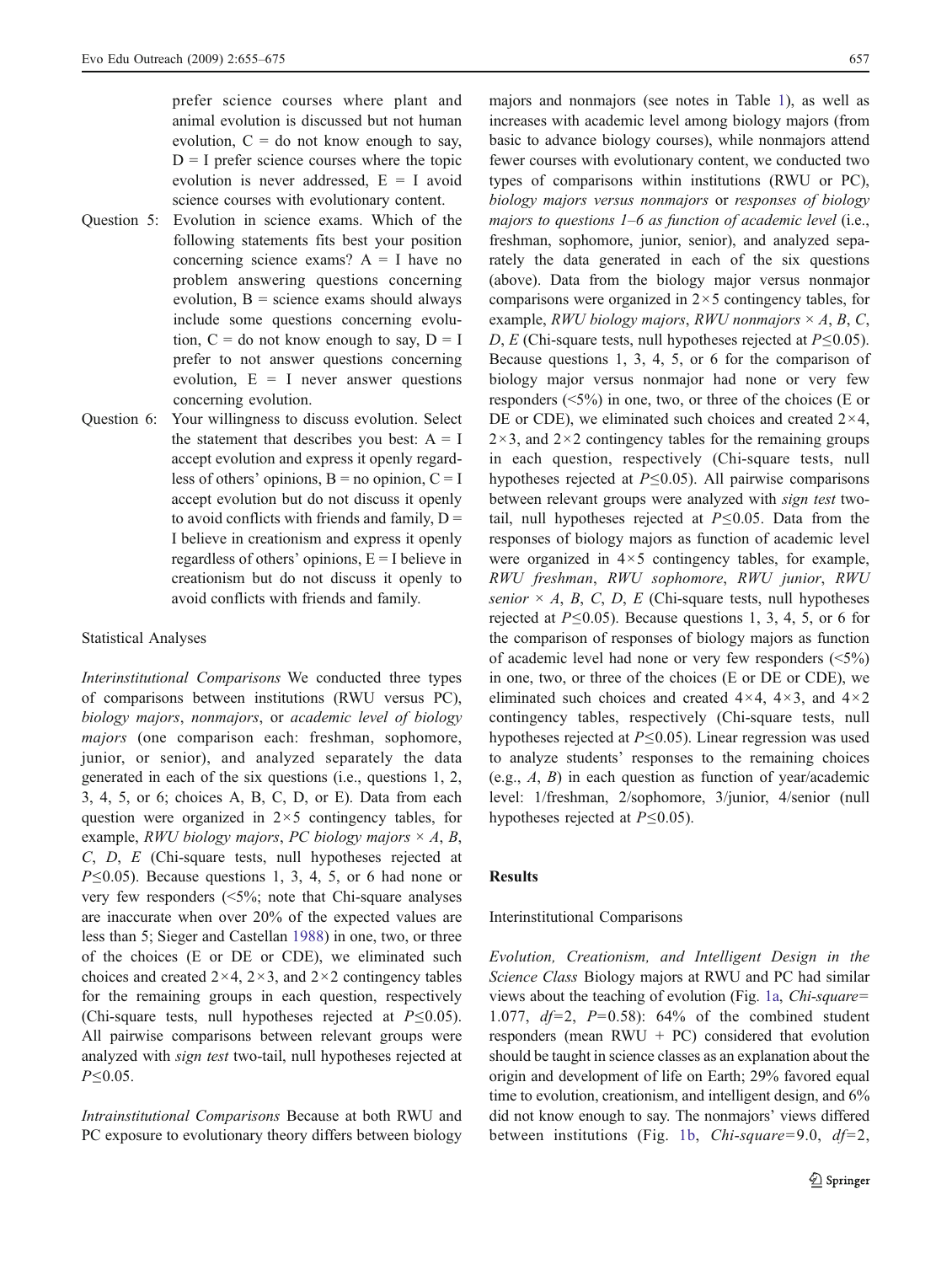<span id="page-3-0"></span>

| College                                                                                                       | $(N=3,910; PC$ Office of Institutional Research 2008) |                                   |                 |                                                                                                                                                                                                                                                                                                                                                                                                                                                                                                                                                                                                                                                                                                                                                                                                                                                                                     |                |                             |                           |                                |             |              |                 |                                                                                                                         |                      |                             |                  |                            |
|---------------------------------------------------------------------------------------------------------------|-------------------------------------------------------|-----------------------------------|-----------------|-------------------------------------------------------------------------------------------------------------------------------------------------------------------------------------------------------------------------------------------------------------------------------------------------------------------------------------------------------------------------------------------------------------------------------------------------------------------------------------------------------------------------------------------------------------------------------------------------------------------------------------------------------------------------------------------------------------------------------------------------------------------------------------------------------------------------------------------------------------------------------------|----------------|-----------------------------|---------------------------|--------------------------------|-------------|--------------|-----------------|-------------------------------------------------------------------------------------------------------------------------|----------------------|-----------------------------|------------------|----------------------------|
|                                                                                                               | Students RWU                                          |                                   |                 | Biol. Department RWU                                                                                                                                                                                                                                                                                                                                                                                                                                                                                                                                                                                                                                                                                                                                                                                                                                                                |                | Participants in             | study RWU                 |                                | Students PC |              | Biol.           | Department PC                                                                                                           |                      | Participants in             | study PC         |                            |
|                                                                                                               | Ż.                                                    | $(\%)^a$                          | Σó              | $\left(\begin{smallmatrix} 0 & b \\ c & d \end{smallmatrix}\right)^\mathrm{b}$                                                                                                                                                                                                                                                                                                                                                                                                                                                                                                                                                                                                                                                                                                                                                                                                      |                | Bio-majors <sup>c</sup>     | Nonmajors <sup>e</sup>    |                                | ż.          | $(\%)^a$     | Σó              | $(\%)^b$                                                                                                                |                      | Bio-majors <sup>d</sup>     | Nonmajors $f$    |                            |
|                                                                                                               |                                                       |                                   |                 |                                                                                                                                                                                                                                                                                                                                                                                                                                                                                                                                                                                                                                                                                                                                                                                                                                                                                     | Σó.            | $(\%)^g$                    | Σó                        | $(\%)^g$                       |             |              |                 |                                                                                                                         | Σó                   | $(0/6)^{\rm g}$             | Σó.              | $(9/0)^8$                  |
| Total                                                                                                         | 3,806                                                 | (100)                             | 322             | $(100)$ $(8.5)^a$                                                                                                                                                                                                                                                                                                                                                                                                                                                                                                                                                                                                                                                                                                                                                                                                                                                                   | 237            | (49.7)                      | 239                       | (50.3)                         | 3,910       | (100)        | 301             | $(100)(7.7)^{a}$                                                                                                        | 212                  | (59.7)                      | 143              | (40.3)                     |
|                                                                                                               |                                                       |                                   |                 |                                                                                                                                                                                                                                                                                                                                                                                                                                                                                                                                                                                                                                                                                                                                                                                                                                                                                     |                | $(73.6)^{b}$<br>$(6.2)^{a}$ |                           | $(6.3)^{a}$                    |             |              |                 |                                                                                                                         |                      | $(70.4)^{b}$<br>$(5.4)^{a}$ |                  | $(3.6)^{a}$                |
| Females                                                                                                       | 1,899                                                 | (49.9)                            | 214             | (66.4)                                                                                                                                                                                                                                                                                                                                                                                                                                                                                                                                                                                                                                                                                                                                                                                                                                                                              | 138            | (58.2)                      | 118                       | (49.5)<br>$\tilde{\ge}$        | 2,172       | (55.5)       | 186             | (61.8)                                                                                                                  | 138                  | (65.1)                      | $\overline{81}$  | (56.6)<br>$\sum_{i=1}^{n}$ |
| Males                                                                                                         | 1,907                                                 | (50.1)                            | 108             | (33.6)                                                                                                                                                                                                                                                                                                                                                                                                                                                                                                                                                                                                                                                                                                                                                                                                                                                                              | 99             | (41.8)                      | 121                       | (50.5)                         | 1,738       | (44.5)       | 115             | (38.2)                                                                                                                  | $\overline{7}$       | (34.9)                      | $\mathcal{O}$    | (43.4)                     |
| Freshman                                                                                                      | 1,179                                                 | (31.0)                            | 107             | (33.3)                                                                                                                                                                                                                                                                                                                                                                                                                                                                                                                                                                                                                                                                                                                                                                                                                                                                              | $\overline{9}$ | (38.4)                      | $\overline{10}$           | (4.2)                          | 970         | (24.8)       | $\overline{79}$ | (26.2)                                                                                                                  | $70$                 | (33.0)                      | $30\,$           | (20.9)                     |
| Sophomore                                                                                                     | 947                                                   | (24.9)                            | $\overline{81}$ | (25.3)                                                                                                                                                                                                                                                                                                                                                                                                                                                                                                                                                                                                                                                                                                                                                                                                                                                                              | 73             | (30.8)                      | 159                       | (66.6)                         | 970         | (24.8)       | 67              | (22.3)                                                                                                                  | 34                   | (16.0)                      | 26               | (18.2)                     |
| Junior                                                                                                        | 905                                                   | (23.8)                            | 69              | (21.3)                                                                                                                                                                                                                                                                                                                                                                                                                                                                                                                                                                                                                                                                                                                                                                                                                                                                              | 34             | (14.5)                      | $\overline{40}$           | (16.7)                         | 997         | (25.5)       | $\rm 80$        | (26.6)                                                                                                                  | 50                   | (23.6)                      | $\mathcal{O}$    | (43.4)                     |
| Senior                                                                                                        | 775                                                   | (20.4)                            | 65              | (20.1)                                                                                                                                                                                                                                                                                                                                                                                                                                                                                                                                                                                                                                                                                                                                                                                                                                                                              | 39             | (16.3)                      | 30                        | (12.5)                         | 973         | (24.9)       | 75              | (24.9)                                                                                                                  | 58                   | (27.4)                      | 25               | (17.5)                     |
| New England                                                                                                   | 2,942                                                 | $(77.3)^{h}$                      | 239             | $(74.2)^n$                                                                                                                                                                                                                                                                                                                                                                                                                                                                                                                                                                                                                                                                                                                                                                                                                                                                          | $\mathbb{E}$   | $\stackrel{\Delta}{\geq}$   | $\stackrel{\Delta}{\geq}$ | $\stackrel{\triangle}{\simeq}$ | 2,639       | $(67.5)^{1}$ | 233             | (77.4)°                                                                                                                 | $\tilde{\mathbf{z}}$ | $\lesssim$                  | $\lesssim$       | $\tilde{\ge}$              |
| East Coast                                                                                                    | 719                                                   | $(18.9)^{j}$                      | 66              | $(20.4)^{p}$                                                                                                                                                                                                                                                                                                                                                                                                                                                                                                                                                                                                                                                                                                                                                                                                                                                                        | $\mathbb{A}$   | $\sum_{i=1}^{n}$            | $\tilde{\mathbf{z}}$      | $\mathbb{X}^{\mathsf{A}}$      | 985         | $(25.2)^{k}$ | $\frac{4}{4}$   | $(14.6)^{q}$                                                                                                            | $\tilde{A}$          | $\mathbb{X}$                | $\sum_{i=1}^{n}$ | $\sum_{i=1}^{n}$           |
| Other                                                                                                         | 145                                                   | $\left( 3.8\right) ^{\mathrm{l}}$ | 17              | $(5.4)^{r}$                                                                                                                                                                                                                                                                                                                                                                                                                                                                                                                                                                                                                                                                                                                                                                                                                                                                         | $\tilde{z}$    | $\tilde{\ge}$               | $\tilde{X}$               | $\mathbb{A}$                   | 286         | $(7.3)^m$    | 24              | $(8.0)^{\rm s}$                                                                                                         | $\tilde{A}$          | $\sum_{i=1}^{n}$            | $\tilde{\ge}$    | $\sum_{i=1}^{n}$           |
|                                                                                                               |                                                       |                                   |                 | RWU, the biology profile is in accordance with the entire university, a trend that coincides with the bio-majors subsample; the nonmajors subsample has a high representation of sophomores who<br>biologists; the rest of the biology profile is in accordance with the entire college; the bio-majors subsample has higher freshman and lower sophomore representation than the biology department's<br>Note that the surveyed participants represent 12.5% $(n=476)$ of RWU's and 9.1% $(n=355)$ of PC's full-time students. Except for the larger emollment of female than male students in biology at<br>are expected to emoll in science core during their second academic year. PC has higher emollment of female than male students in the college and an even higher emollment of female than male<br>totals; the nonmajors subsample has a high representation of juniors |                |                             |                           |                                |             |              |                 |                                                                                                                         |                      |                             |                  |                            |
|                                                                                                               |                                                       |                                   |                 | <sup>a</sup> Percentages in respect to total number of students at corresponding institution (RWU or PC)                                                                                                                                                                                                                                                                                                                                                                                                                                                                                                                                                                                                                                                                                                                                                                            |                |                             |                           |                                |             |              |                 |                                                                                                                         |                      |                             |                  |                            |
| <sup>b</sup> Percentages in respect to Biology Department at correspondin                                     |                                                       |                                   |                 |                                                                                                                                                                                                                                                                                                                                                                                                                                                                                                                                                                                                                                                                                                                                                                                                                                                                                     |                | ng institution (RWU or PC)  |                           |                                |             |              |                 |                                                                                                                         |                      |                             |                  |                            |
|                                                                                                               |                                                       |                                   |                 | " RWU biology majors responded to the survey during lecture hours in ten courses (Fall semester 2007). Freshman: Introductory Biology (91); Sophomore: Anatomy and Physiology (19), Animal<br>Behavior (13), Conservation Biology (4); Junior: Ichthyology (28), Marine Vertebrate Biology (23), Genetics (4); Senior: Ecology (23), Phycology (17), Developmental Biology (15). Note that<br>Evolution, Cell Biology, Biochemistry, Virology, and Microbiology (not listed) are offered in the Spring semester; biology courses at RWU have an evolutionary perspective                                                                                                                                                                                                                                                                                                            |                |                             |                           |                                |             |              |                 |                                                                                                                         |                      |                             |                  |                            |
|                                                                                                               |                                                       |                                   |                 | Behavior (6), Human Anatomy (6), Symbiosis (5), Invertebrate Zoology (4), Tropical Biology (3), Junior and Senior: Microbiology (22), Immunology (16), Bacterial Physiology (14), Issues in<br><sup>d</sup> PC biology majors responded to the survey during lecture hours in ten courses (Spring semester 2008). Freshman: General Biology (70); Sophomore: Cell and Molecular Genetics (10), Animal<br>Public Health (12), Biotechnology (11), Vertebrate Evolution (11), Biology of Cancer (9), Drug Design and Discovery (8), Cell Signaling (5)                                                                                                                                                                                                                                                                                                                                |                |                             |                           |                                |             |              |                 |                                                                                                                         |                      |                             |                  |                            |
|                                                                                                               |                                                       |                                   |                 | <sup>e</sup> RWU nonmajors responded to the survey during lecture hours of Core-101 Scientific Discoveries in Context (eight sections, 30 students/section).                                                                                                                                                                                                                                                                                                                                                                                                                                                                                                                                                                                                                                                                                                                        |                |                             |                           |                                |             |              |                 |                                                                                                                         |                      |                             |                  |                            |
| <sup>f</sup> PC nonmajors responded to the survey during lecture hours<br>Discovery (8), Tropical Biology (5) |                                                       |                                   |                 |                                                                                                                                                                                                                                                                                                                                                                                                                                                                                                                                                                                                                                                                                                                                                                                                                                                                                     |                |                             |                           |                                |             |              |                 | of Human Biology (80), Evolution and Modern Biology (27), Genes and Gender (14), Biology of Cancer (9), Drug Design and |                      |                             |                  |                            |
|                                                                                                               |                                                       |                                   |                 | <sup>8</sup> Percentages in respect to participants in the study at corresponding institution (RWU or PC)                                                                                                                                                                                                                                                                                                                                                                                                                                                                                                                                                                                                                                                                                                                                                                           |                |                             |                           |                                |             |              |                 |                                                                                                                         |                      |                             |                  |                            |
|                                                                                                               |                                                       |                                   |                 | <sup>h</sup> RWU New England natives correspond to MA 36.3%, CT 20.8%, RI 11.6%, NH 4.7%, ME 2.4%, VT 1.5%                                                                                                                                                                                                                                                                                                                                                                                                                                                                                                                                                                                                                                                                                                                                                                          |                |                             |                           |                                |             |              |                 |                                                                                                                         |                      |                             |                  |                            |
|                                                                                                               |                                                       |                                   |                 | PC New England natives correspond to MA 34.3%, CT 15.5%, R1 13.2%, NH 2.6%; ME, VT (<2.0%)                                                                                                                                                                                                                                                                                                                                                                                                                                                                                                                                                                                                                                                                                                                                                                                          |                |                             |                           |                                |             |              |                 |                                                                                                                         |                      |                             |                  |                            |

 $\underline{\textcircled{\tiny 2}}$  Springer

<sup>j</sup> RWU East Coast natives correspond to NY 10.0%, NJ 6.8%; PA, MD, DC, VA  $(\leq 2\%)$ 

<sup>j</sup>RWU East Coast natives correspond to NY 10.0%, NJ 6.8%; PA, MD, DC, VA (<2%)

k PC East Coast natives correspond to NY 15.8%, NJ 6.5%, PA 1.6%; MD, VA, DE, DC (<1.5%) FO East Coast natives correspond to NY 15.8%, NJ 6.5%, PA 1.6%; MD, VA, DE, DC  $\leq 1.5\%$ )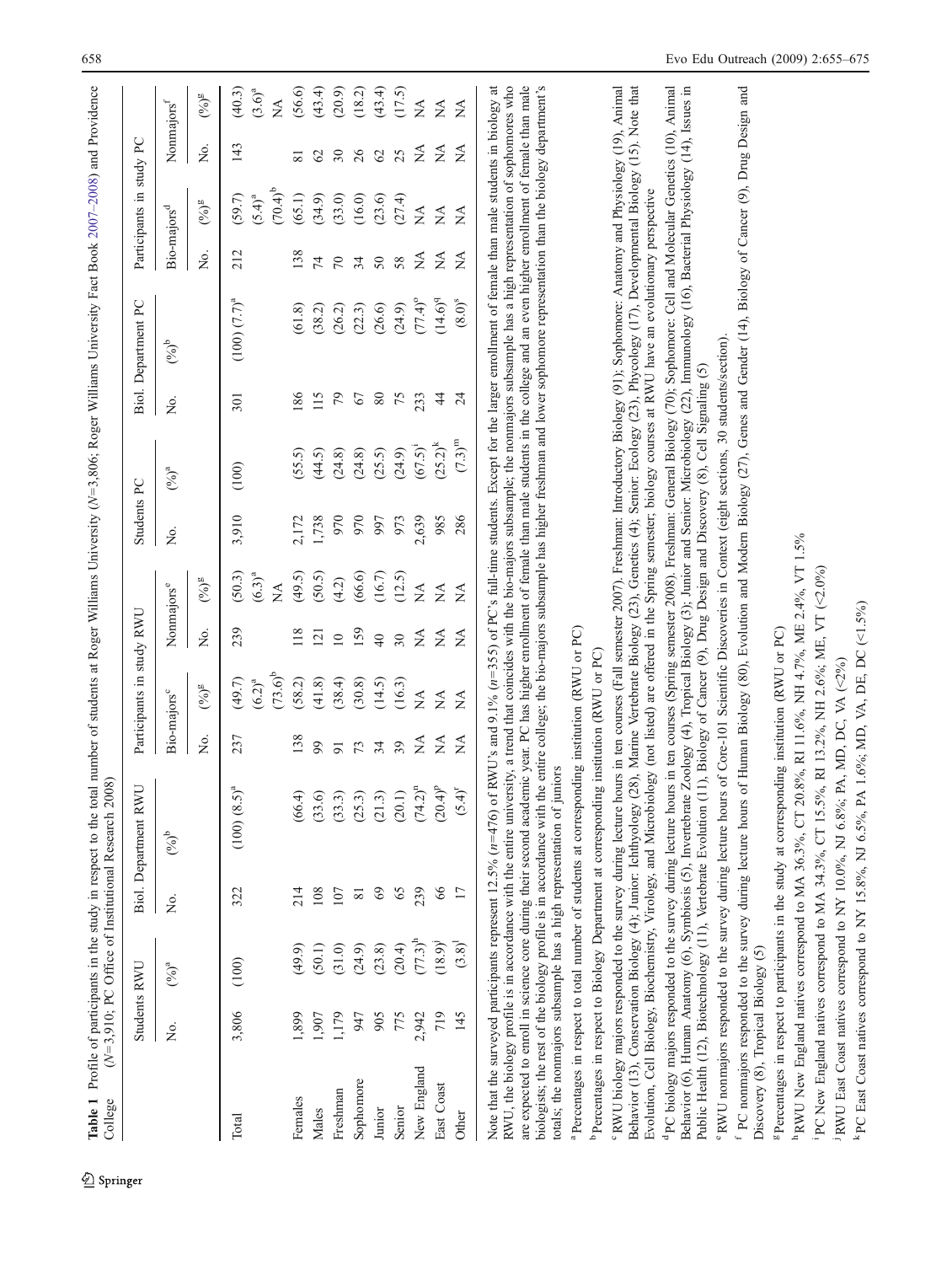m PC other natives correspond to twenty eight states  $(\langle 1\rangle_0)$  ${}^{\text{m}}$ PC other natives correspond to twenty eight states (<1%)

RWU Biology Department New England natives correspond to MA 34.3%, CT 18.5%, RI 10.8%, NH 5.9%, VT 2.5%, ME 2.2% nRWU Biology Department New England natives correspond to MA 34.3%, CT 18.5%, RI 10.8%, NH 5.9%, VT 2.5%, ME 2.2%

<sup>o</sup> PC Biology Department New England natives correspond to MA 34.2%, CT 17.3%, R1 21.6%, NH 3.3%, VT, ME  $\lt$ 1.0%) PC Biology Department New England natives correspond to MA 34.2%, CT 17.3%, RI 21.6%, NH 3.3%; VT, ME  $($  <1.0%)

P RWU Biology Department East Coast natives correspond to NY 10.2%, NJ 7.4%, PA 2.5%, MD 0.3% pRWU Biology Department East Coast natives correspond to NY 10.2%, NJ 7.4%, PA 2.5%, MD 0.3%

<sup>9</sup>PC Biology Department East Coast natives correspond to NY 9.3%, NJ 2.0%, PA 1.7%; DE, MD (<1.6%) PC Biology Department East Coast natives correspond to NY 9.3%, NJ 2.0%, PA 1.7%; DE, MD (<1.6%)

RWU Biology Department other natives correspond to seven states  $(<2%)$ FRWU Biology Department other natives correspond to seven states  $(<2%)$ s

PC Biology Department other natives correspond to eleven states  $(\langle 1\rangle_0)$  ${}^{\circ}$  PC Biology Department other natives correspond to eleven states (<1%)

 $P=0.01$ : 42% of RWU versus 62% of PC responders thought that evolution should be taught in science classes (sign test two-tail pairwise comparison  $P \le 0.05$ ); 45% of RWU versus 30% of PC students favored equal time to evolution, creationism, and intelligent design, and 12% of RWU versus 7% of PC students did not know enough to say. Figure [1c](#page-5-0) – f summarizes the views of biology majors (RWU versus PC) according to their academic level: 51% of the combined freshman responders, 62% sophomores, 72% juniors, and 81% seniors considered that evolution should be taught in science classes. Support to equal time to evolution, creationism, and intelligent design was particularly high among freshman (41%); less than one third of sophomore, junior, or senior students supported this view.

Intelligent Design Biology majors at RWU and PC differed in their views about ID (Fig. [2a](#page-6-0), *Chi-square*=20.943,  $df=4$ , P ≤ 0.001): 47% of RWU versus 17% of PC responders had no opinion about ID (sign test two-tail pairwise comparison  $P \le 0.05$ ), 16% of RWU versus 32% of PC responders thought ID is a religious doctrine consistent with creationism (sign test two-tail pairwise comparison  $P \le 0.05$ ), while 9% of the combined student responders (mean RWU +  $PC$ ) considered ID to be a scientific alternative to evolution and of equal scientific validity among scientists, 17% thought ID is a scientific theory about the origin and evolution of life on Earth, and 17% considered ID not scientific but proposed to counter evolution based on false scientific claims. The nonmajors ' views about ID differed between institutions (Fig. [2b](#page-6-0), Chi-square=10.946,  $df=4$ ,  $P=0.02$ ): 49% of RWU versus 27% of PC responders had no opinion about ID (sign test two-tail pairwise comparison  $P \le 0.05$ ),  $18\%$  of the combined student responders (mean RWU + PC) thought ID is religious doctrine, 10% considered ID to be a scientific alternative to evolution, 22% thought ID is a scientific theory, and 11% considered ID not scientific and proposed to counter evolution. Figure [2c](#page-6-0) – f summarizes the views of biology majors (RWU versus PC) according to their academic level: more RWU than PC freshmen (57% vs. 25%), sophomores (39% vs. 8%), juniors (36% vs.  $17\%$ ), or seniors (48% vs.  $12\%$ ) had no opinion about ID; more PC than RWU sophomores (44% vs. 20%), juniors (36% vs. 15%), or seniors (34% vs. 16%) thought ID is a religious doctrine; and more PC than RWU freshmen (20% vs. 3%) considered ID a scientific alternative to evolution (all pairwise comparisons *sign test* two-tail  $P \le 0.05$ ).

Evolution and Students ' Reaction to It Biology majors at RWU and PC coincided in their position about evolution (Fig. [3a](#page-7-0), *Chi-square*=1.001,  $df=1$ ,  $P=0.31$ ): 76% of the combined student responders (mean  $RWU + PC$ ) thought that hearing about evolution makes them appreciate the factual explanation about the origin of life on Earth and its place in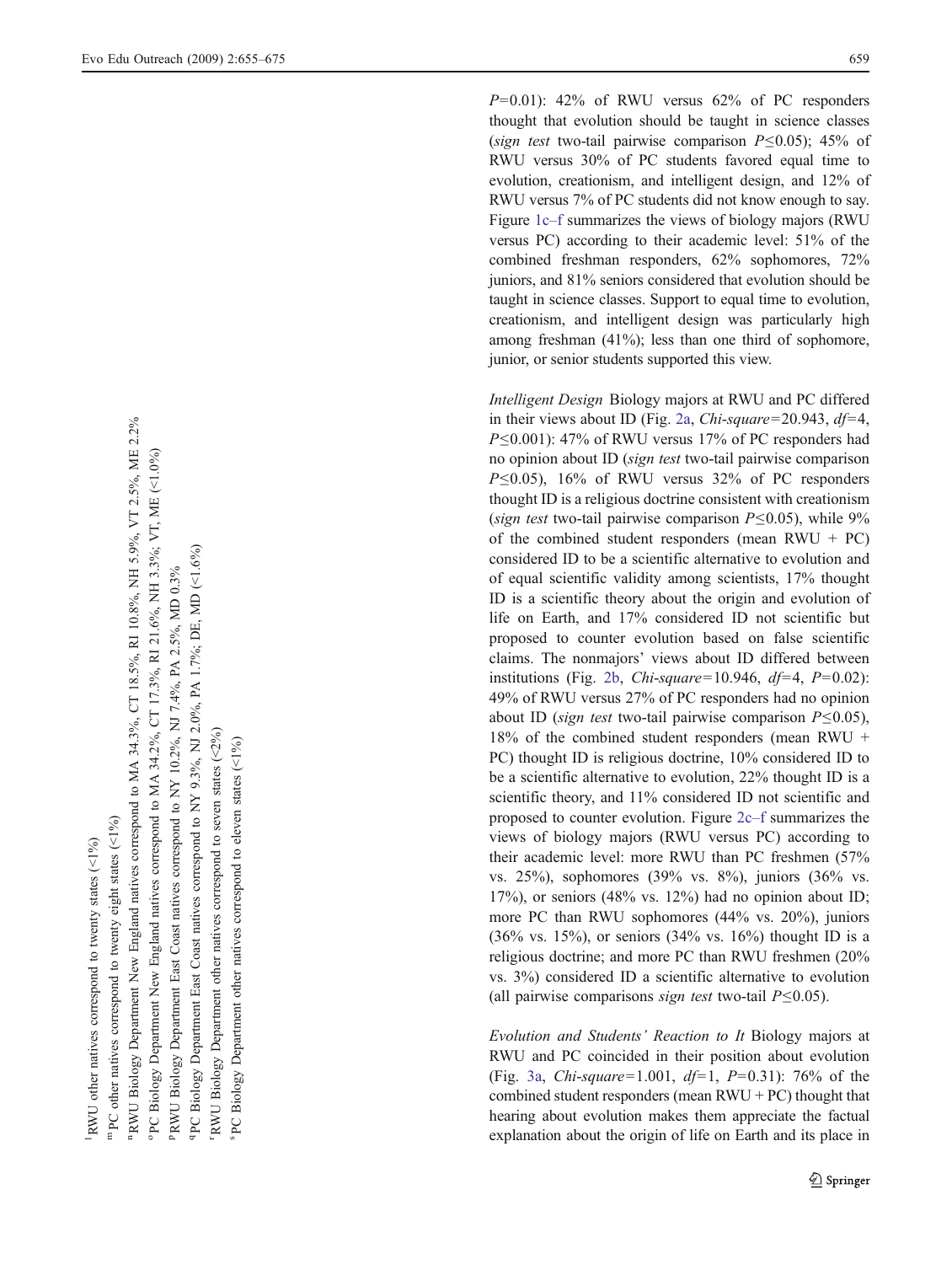<span id="page-5-0"></span>Fig. 1 Percentage of RWU (black bars) versus PC (white bars) students who consider one of the following explanations about the origin and development of life on Earth should be taught in science classes:  $A =$  evolution,  $B =$  equal time to evolution, creationism, intelligent design,  $C =$  do not know enough to say. Comparisons between institutions: a biology majors (RWU=237, PC=212), Chi-square=1.077,  $df=2$ ,  $P=0.58$ . **b** Nonmajors (RWU= 239, PC=143), Chi-square=9.0,  $df=2$ ,  $P=0.01$ ; *asterisk* indicates sign test two-tail pairwise comparison P≤0.05. c Biology freshman (RWU  $n=93$ , PC  $n=70$ ), Chi-square=0.307,  $df=2$ ,  $P=0.85$ . **d** Biology sophomore (RWU  $n=74$ , PC  $n=34$ ), Chi-square=1.459,  $df=2$ ,  $P=0.48$ . e Biology junior (RWU  $n=33$ , PC  $n=50$ ), Chi $square=8.282, df=2, P=0.016.$ **f** Biology senior (RWU  $n=37$ , PC  $n=58$ ), *Chi-square*=0.260,  $df=2, P=0.87$ 



the universe, while 23% considered that hearing about evolution makes no difference because evolution and creationism are in harmony. The nonmajors' views were similar between both institutions (Fig. [3b,](#page-7-0) Chi-square=0.027,  $df=1$ ,  $P=0.86$ : 76% of the combined student responders expressed appreciation for the factual explanations about the origin of life on Earth, and 24% considered that evolution and creationism are in harmony. Figure [3c](#page-7-0)–f summarizes the views of biology majors (RWU versus PC) according to their academic level: 68% of the combined freshman responders, 75% sophomores, 82% juniors, and 86% seniors favored the factual explanations about the origin of life on Earth. About one third of the combined freshman responders perceived harmony between evolution and creationism; less than one quarter of sophomore, junior, or senior agreed with this view.

Students' Position About the Teaching of Human Evolution Biology majors at RWU and PC agreed on their views about the teaching of human evolution (Fig. [4a,](#page-8-0) Chi-square= 1.543,  $df=2$ ,  $P=0.46$ : 86% of the combined student responders (mean RWU + PC) preferred science courses where evolution is discussed comprehensively and humans are part of it; 8% preferred evolution discussions about plants and animals but not humans, and 6% did not know enough to say. The nonmajors' views were similar between both institutions (Fig. [4b](#page-8-0), Chi-square=3.723, df=2, P= 0.15): 79% of the combined student responders welcomed the teaching of human evolution; 8% preferred evolution discussions about plants and animals but not humans, and 14% did not know enough to say. Figure [4c](#page-8-0)–f summarizes the views of biology majors (RWU versus PC) according to their academic level: 88% of the combined freshman responders, 90% sophomores, 95% juniors, and 97% seniors favored the teaching of human evolution in science courses. About one tenth or less of the combined freshman, sophomore, junior, or senior responders preferred evolution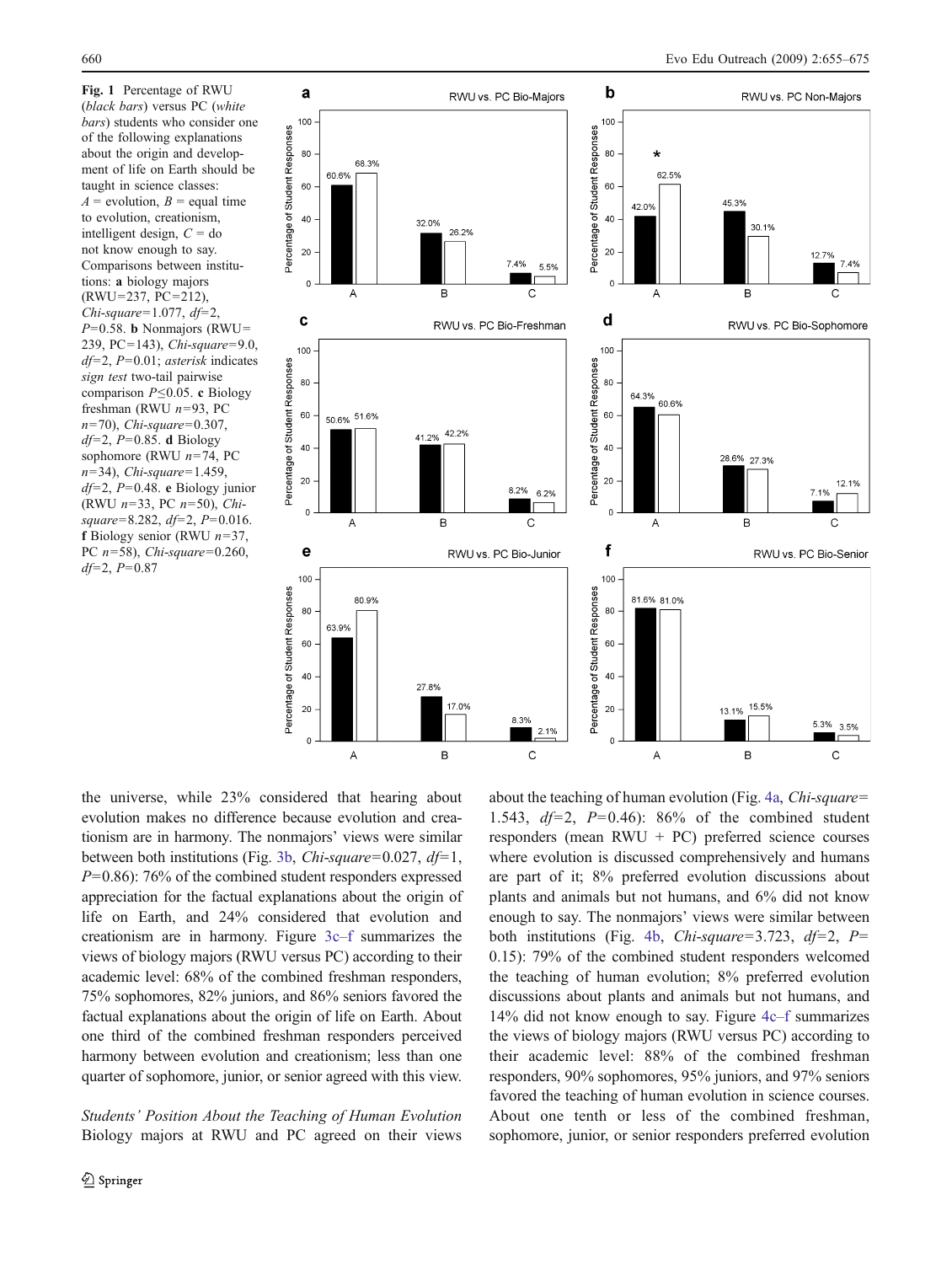<span id="page-6-0"></span>Fig. 2 Percentage of RWU (black bars) versus PC (white bars) students who consider one of the following statements is consistent with ID:  $A =$  no opinion,  $B = ID$  is religious doctrine consistent with creationism,  $C = ID$  is a scientific alternative to evolution and of equal scientific validity among scientists,  $D = ID$  is a scientific theory about the origin and evolution of life on Earth,  $E = ID$  is not scientific but has been proposed to counter evolution based on false scientific claims. Comparisons between institutions: a biology majors (RWU  $n=237$ , PC  $n=212$ ), Chi-square=20.943,  $df=4$ ,  $P\leq 0.001$ . **b** Nonmajors (RWU n=239, PC n=143), Chi-square=10.946,  $df=4$ ,  $P=0.02$ . c Biology freshman (RWU  $n=93$ , PC  $n=70$ ), Chi-square= $27.152, df=4$ ,  $P \leq 0.001$ . **d** Biology sophomore (RWU n=74, PC n=34), Chi-square= $35.625, df=4$ , P≤0.001. e Biology junior (RWU  $n=33$ , PC  $n=50$ ), Chi-square=16.577,  $df=4$ ,  $P=0.002$ . **f** Biology senior (RWU n=37, PC n=58), Chi-square=34.145,  $df=4$ , P≤0.001. Asterisks indicate sign test two-tail pairwise comparisons  $P \leq 0.05$ 



discussions about plants and animals but not humans; note that more RWU sophomores than their counterparts at PC agreed with this view (sign test two-tail pairwise comparison  $P \leq 0.05$ ).

Evolution in Science Exams Biology majors at RWU and PC shared opinions about the inclusion of evolution in science exams (Fig. [5a](#page-9-0), Chi-square=1.058,  $df=2$ ,  $P=0.58$ ):  $76\%$  of the combined student responders (mean RWU + PC) had no problem with answering questions concerning evolution in exams; 19% considered that exams should always include some questions concerning evolution, and 5% did not know enough to say. The nonmajors' views were similar between both institutions (Fig. [5b,](#page-9-0) Chi-square= 1.649,  $df=2$ ,  $P=0.43$ ): 79% of the combined student responders welcomed questions concerning evolution in exams; 12% thought that exams should always include some questions concerning evolution, and 9% did not

know enough to say. Figure [5c](#page-9-0)–f summarizes the views of biology majors (RWU versus PC) according to their academic level: 83% of the combined freshman responders, 76% of sophomores, 78% of juniors, and 80% of seniors favored the inclusion of evolution in science exams. About one fifth or less of the combined freshman, sophomore, junior, or senior responders considered that exams should always include some questions concerning evolution.

Students' Willingness to Discuss Evolution Biology majors at RWU and PC showed similar willingness to offer opinions about evolution (Fig. [6a,](#page-10-0) Chi-square=7.696,  $df=4$ ,  $P=0.1$ ): 52% of the combined student responders (mean  $RWU + PC$ ) indicated that they accept evolution and express it openly regardless of others' opinions; 26% preferred not to comment on this issue, and 14% admitted to accept evolution but not discuss it openly to avoid conflicts with friends and family; the remaining 8% either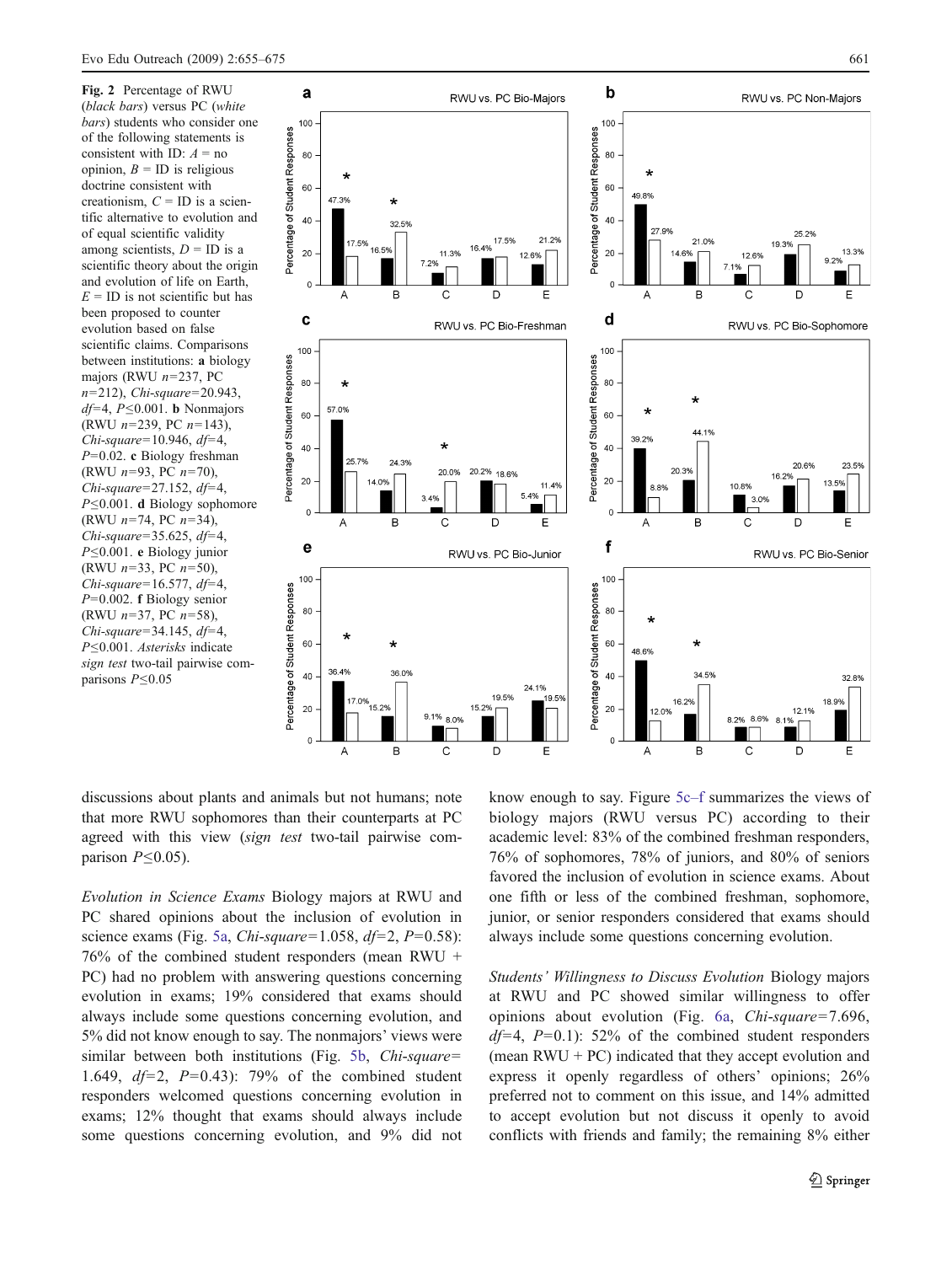<span id="page-7-0"></span>

Fig. 3 Percentage of RWU (black bars) versus PC (white bars) students who think one of the following statements fits best their position concerning evolution:  $A$  = hearing about evolution makes me appreciate the factual explanation about the origin of life on Earth and its place in the universe,  $B =$  hearing about evolution makes no difference to me because evolution and creationism are in harmony. Comparisons between institutions: a biology majors (RWU  $n=237$ , PC  $n=212$ ), *Chi-square*=1.001,  $df=1$ ,  $P=0.317$ . **b** Nonmajors (RWU  $n=239$ , PC  $n=143$ ), Chi-square=0.027, df=1, P=0.86. c Biology freshman (RWU  $n=93$ , PC  $n=70$ ), Chi-square=2.317, df=1, P=0.12. **d** Biology sophomore (RWU  $n=74$ , PC  $n=34$ ), Chi-square=1.173,  $df=1$ , P=0.18. e Biology junior (RWU n=33, PC n=50), Chi-square= 3.463,  $df=1$ , P=0.06. f Biology senior (RWU n=37, PC n=58), Chisquare=3.581,  $df=1$ ,  $P=0.058$ . Combined student responders (mean of RWU + PC) for  $A$  vs.  $B$  differ in all figures, sign test two-tail P≤0.05

believe in creationism and express it openly regardless of others' opinions or believe in creationism but do not discuss it openly to avoid conflicts with friends and family. The nonmajors' willingness to discuss evolution was

similar between both institutions (Fig.  $6b$ , *Chi-square*= 5.315,  $df=4$ ,  $P=0.25$ ): 33% of the combined student responders indicated that they accept evolution and express it openly; 42% preferred not to comment on this issue, and 13% admitted that they accept evolution but do not discuss it openly; the remaining 12% either believe in creationism and express it openly or do not discuss it openly. Figure [6c](#page-10-0)–f summarizes the views of biology majors (RWU versus PC) according to their academic level: 46% of the combined freshman responders, 52% sophomores, 60% juniors, and 67% seniors accept evolution and express it openly. About one third or less of the combined freshman, sophomore, junior, or senior responders did not comment on this issue, and one fifth or less of them admitted to accept evolution but not discuss it openly; note that more PC freshman than their counterparts at RWU believe in creationism but do not discuss it openly (sign test two-tail pairwise comparison  $P \leq 0.05$ ).

#### Intrainstitutional Comparisons

Evolution, Creationism, and Intelligent Design in the Science Class Biology majors versus nonmajors' views about the teaching of evolution differ at RWU (Fig. [7a,](#page-11-0) Chi-square=7.5,  $df=2$ ,  $P=0.02$ ) but not at PC (Fig. [7b,](#page-11-0) Chi-square=0.553, df=2, P=0.75). At RWU,  $60\%$  of biology majors versus 42% of nonmajors considered that evolution should be taught in science classes as an explanation about the origin and development of life on Earth; 32% of biology majors versus 45% of nonmajors favored equal time to evolution, creationism, and intelligent design, and 7% of biology majors versus 12% of nonmajors did not know enough to say. At PC, 65% of the combined student responders (mean biology majors + nonmajors) supported the teaching of evolution; 28% favored equal time to evolution, creationism, and intelligent design, and 6% did not know enough to say. Agreement with the teaching of evolution in science classes increases according to biology majors' academic level at both RWU (Fig. [7c,](#page-11-0) Chi-square=22.542, df=6,  $P \le 0.001$ ) and PC (Fig. [7d](#page-11-0), Chisquare=35.809, df=6,  $P \le 0.001$ ), from 50% among freshman to 81% among seniors (both institutions, RWU:  $r=$ 0.94,  $P=0.059$ ; PC:  $r=0.94$ ,  $P=0.054$ ). Although 42% of freshman agreed with equal time in the science class to evolution, creationism, and intelligent design, this opinion dropped below 15% among seniors (both institutions, RWU:  $r=0.95$ ,  $P=0.044$ ; PC:  $r=0.94$ ,  $P=0.052$ ).

Intelligent Design Biology majors versus nonmajors did not differ in their views about ID at either RWU (Fig. [8a](#page-12-0), Chi-square=1.202, df=4, P=0.87) or PC (Fig. [8b,](#page-12-0) Chi-square= 8.024,  $df=4$ ,  $P=0.09$ ). At RWU, 48% of the combined student responders (mean biology majors + nonmajors) had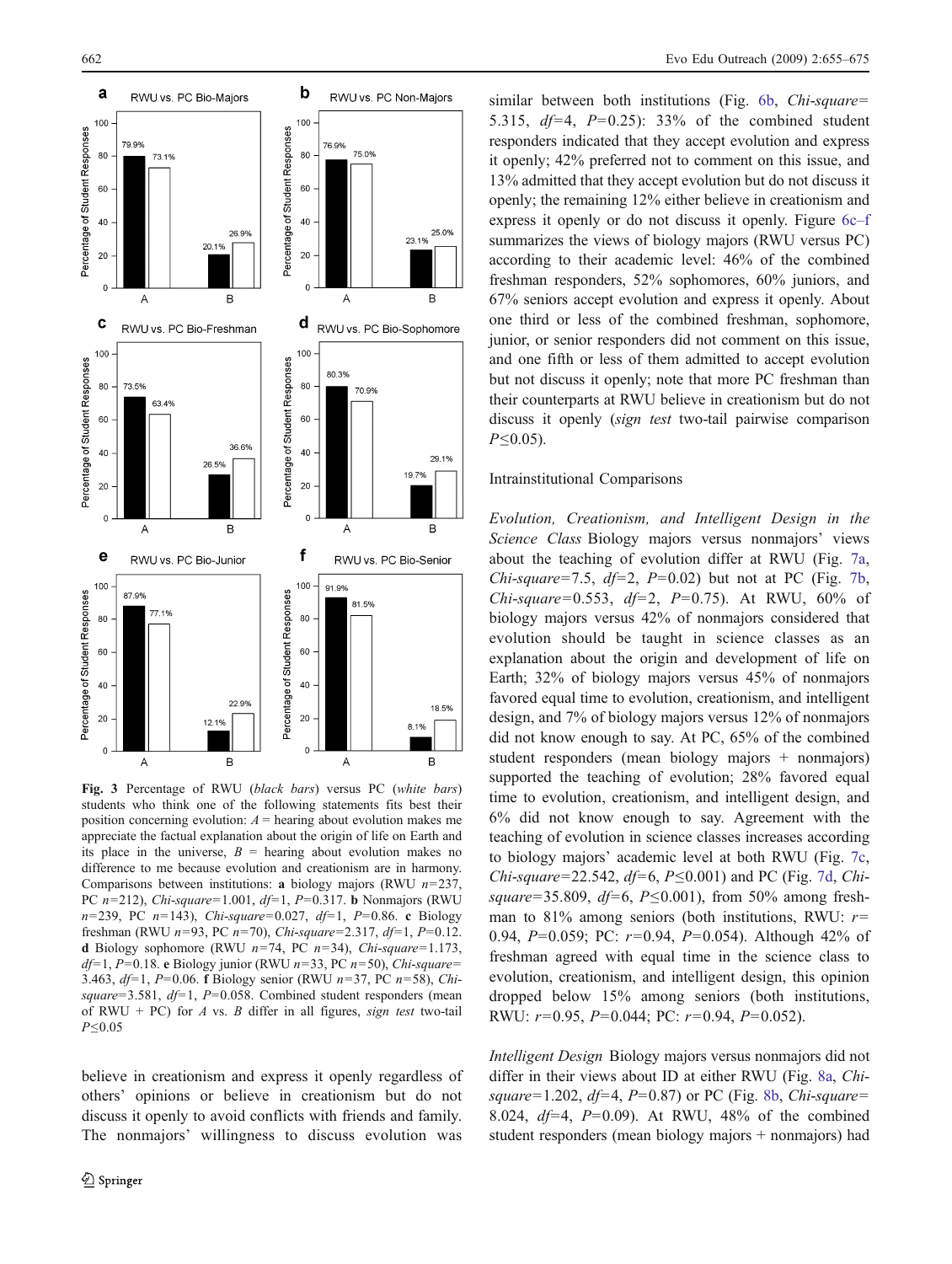<span id="page-8-0"></span>

Fig. 4 Percentage of RWU (black bars) versus PC (white bars) students who agree with one of the following statements concerning their own education:  $A = I$  prefer science courses where evolution is discussed comprehensively and humans are part of it,  $B = I$  prefer science courses where plant and animal evolution is discussed but not human evolution,  $C =$  do not know enough to say. Comparisons between institutions: a biology majors (RWU  $n=237$ , PC  $n=212$ ), Chi-square=1.543, df=2, P=0.46. **b** Nonmajors (RWU  $n=239$ , PC  $n=143$ ), Chi-square=3.723, df=2, P=0.15. c Biology freshman

no opinion about ID; 16% thought ID is a religious doctrine consistent with creationism; 7% considered ID to be a scientific alternative to evolution and of equal scientific validity among scientists; 18% thought ID is a scientific theory about the origin and evolution of life on Earth, and 11% considered ID not scientific but proposed to counter evolution based on false scientific claims. At PC, 23% of the combined student responders had no opinion about ID; 27% thought ID is religious doctrine; 12% considered ID to be a scientific alternative to evolution; 21% thought ID is a scientific theory, and 17% considered ID not scientific and proposed to counter evolution. Except for the high proportion (mean 45%) of RWU biology majors who had no opinion about ID (Fig. [8c,](#page-12-0) choice A) and one third (mean 34%) of PC biology majors who perceived ID as religious doctrine consistent with creationism (Fig. [8d,](#page-12-0) choice B), views about ID varied with no definite trend at either RWU or PC.

Evolution and Students' Reaction to It Biology majors versus nonmajors did not coincide in their position about

(RWU  $n=93$ , PC  $n=70$ ), *Chi-square*=3.953,  $df=1$ ,  $P=1.0$ , **d** Biology sophomore (RWU  $n=74$ , PC  $n=34$ ), Chi-square=9.389, df=1, P= 0.002; asterisk indicates sign test two-tail pairwise comparison  $P \leq$ 0.05. e Biology junior (RWU  $n=33$ , PC  $n=50$ ), Chi-square=0.105,  $df=1$ , P=0.74. f Biology senior (RWU n=37, PC n=58), Chi-square= 2.082,  $df=1$ ,  $P=1.0$ . Combined freshman, sophomore, junior, and senior responders (mean of RWU + PC) for A vs. B differ in c to f, sign test two-tail  $P \leq 0.05$ 

evolution at RWU (Fig. [9a,](#page-13-0) Chi-square=8.651,  $df=3$ , P= 0.03) but they did at PC (Fig. [9b](#page-13-0), Chi-square=0.026,  $df=1$ .  $P=0.87$ ). At RWU, 71% biology majors versus 57% nonmajors thought that hearing about evolution makes them appreciate the factual explanation about the origin of life on Earth and its place in the universe; 18% of the combined student responders (mean biology majors + nonmajors) considered that hearing about evolution makes no difference because evolution and creationism are in harmony; 7% biology majors versus 18% nonmajors did not know enough to say (sign test two-tail pairwise comparison  $P \le 0.05$ ), and 5% of the combined student responders admitted that hearing about evolution makes them uncomfortable because it is in conflict with their faith. At PC, 74% of the combined student responders agreed that hearing about evolution makes them appreciate the factual explanation about the origin of life on Earth, and 26% considered that evolution and creationism are in harmony. Agreement with factual explanations about the origin of life on Earth and its place in the universe increases according to biology majors' academic level at both RWU (Fig. [9c,](#page-13-0)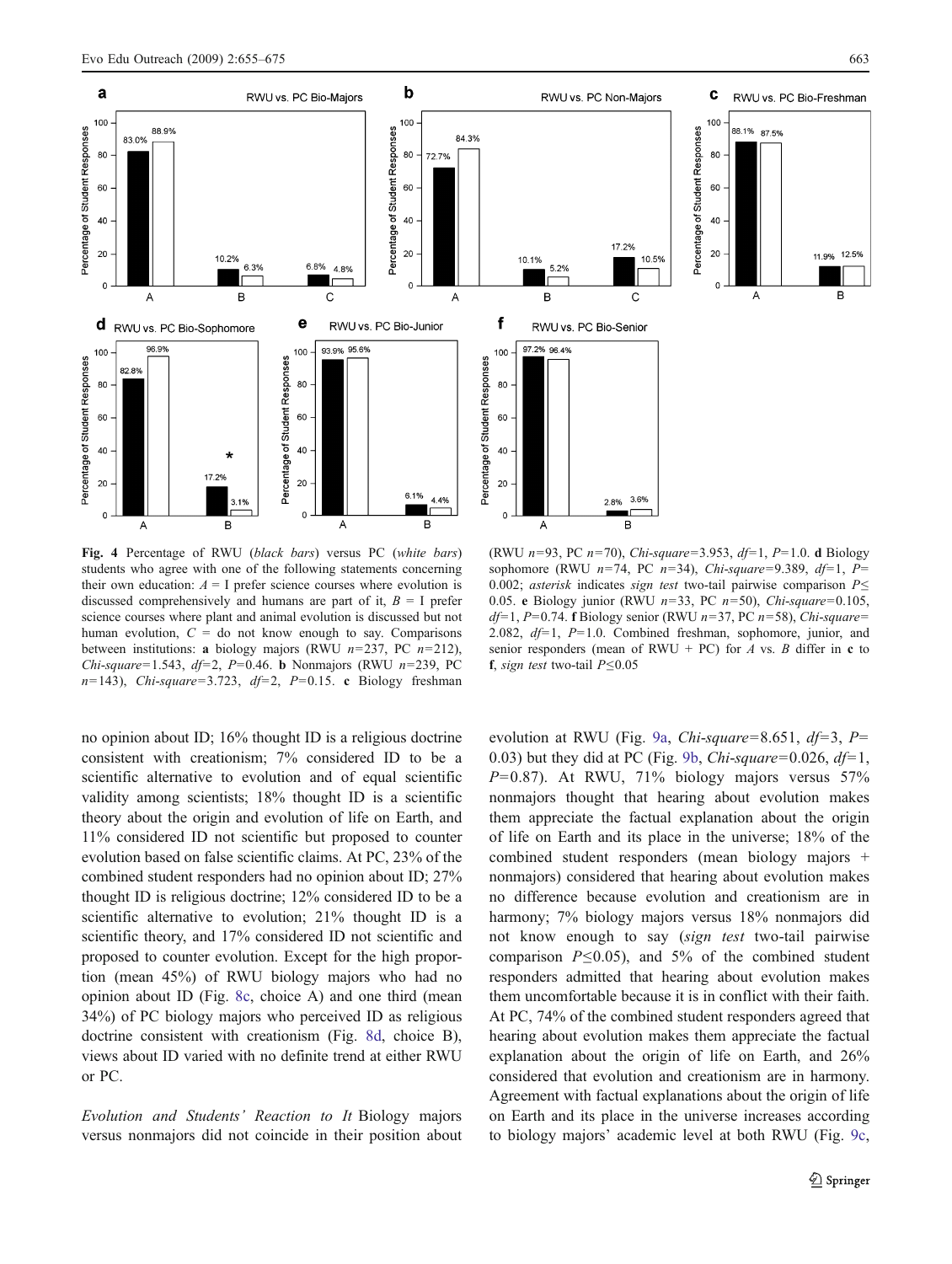<span id="page-9-0"></span>

Fig. 5 Percentage of RWU (black bars) versus PC (white bars) students who agree with one of the following statements concerning evolution in science exams:  $A = I$  have no problem answering questions concerning evolution,  $B =$  science exams should always include some questions concerning evolution,  $C =$  do not know enough to say. Comparisons between institutions: a biology majors (RWU  $n=237$ , PC  $n=212$ ), Chi-square=1.058, df=2, P=0.58. **b** Nonmajors (RWU  $n=239$ , PC  $n=143$ ), Chi-square=1.649, df=2,

 $P=0.43$ . c Biology freshman (RWU  $n=93$ , PC  $n=70$ ), Chi-square= 0.139,  $df=1$ ,  $P=0.71$ . d Biology sophomore (RWU  $n=74$ , PC  $n=34$ ), Chi-square=3.317, df=1, P=0.06. e Biology junior (RWU  $n=33$ , PC  $n=50$ ), Chi-square=0.262, df=1, P=0.60. **f** Biology senior (RWU  $n=$ 37, PC  $n=58$ ), Chi-square=0.781, df=1, P=0.37. Combined freshman, sophomore, junior, and senior responders (mean of  $RWU + PC$ ) for A vs. B differ in c to f, sign test two-tail  $P \le 0.05$ 

Chi-square=17.663,  $df=6$ ,  $P=0.007$ ) and PC (Fig. [9d](#page-13-0), Chisquare=9.355,  $df=3$ ,  $P=0.02$ ), from 69% freshmen to 89% seniors at RWU  $(r=0.98, P=0.014)$  and from 63% freshman to  $81\%$  senior at PC ( $r=0.99$ ,  $P=0.007$ ). Although 25% of RWU and 36% of PC freshman thought that hearing about evolution makes no difference because evolution and creationism are in harmony, this opinion dropped to 7%  $(r=0.98, P=0.013)$  and 18%  $(r=0.99, P=$ 0.007) among seniors, respectively.

Students' Position About the Teaching of Human Evolution Biology majors versus nonmajors agreed in their views about the teaching of human evolution at both RWU (Fig. [10a,](#page-14-0) *Chi-square*=4.808,  $df=2$ ,  $P=0.09$ ) and PC (Fig. [10b](#page-14-0), Chi-square=2.485, df=2, P=0.28). At RWU, 78% of the combined student responders (mean biology majors + nonmajors) preferred science courses where evolution is discussed comprehensively and humans are part of it; 10% preferred evolution discussions about plants and animals but not humans, and 12% did not know enough to say. At PC, 87% of the combined student responders welcomed the teaching of human evolution; 6% preferred evolution discussions about plants and animals but not humans, and 8% did not know enough to say. Agreement with science courses where evolution is discussed comprehensively and humans are part of it augmented only  $\approx 10\%$ according to biology majors' academic level at both RWU (Fig. [10c](#page-14-0), *Chi-square*=13.676,  $df=6$ ,  $P=0.03$ ) and PC (Fig. [10d](#page-14-0), *Chi-square*=11.702,  $df=3$ ,  $P=0.008$ ), from 82% freshmen to 92% of seniors at RWU ( $r=0.75$ ,  $P=0.24$ ) and from 87% freshman to 96% of seniors at PC  $(r=0.74, P=$ 0.25). Although 11% of RWU and 12% of PC freshmen preferred evolution discussions about plants and animals but not humans, this opinion dropped to  $2\%$  ( $r=0.79$ ,  $P=0.21$ ) and 3%  $(r=0.74, P=0.25)$  among seniors, respectively.

Evolution in Science Exams Biology majors versus nonmajors differed in their opinions concerning the inclusion of evolution in science exams at RWU (Fig. [11a,](#page-15-0) Chisquare=10.508,  $df=3$ ,  $P=0.01$ ), but they did not at PC (Fig. [11b](#page-15-0), *Chi-square*=2.069,  $df=2$ ,  $P=0.35$ ). At RWU, 70% of the combined student responders (mean biology majors + nonmajors) had no problem answering questions concerning evolution in exams; 20% of biology majors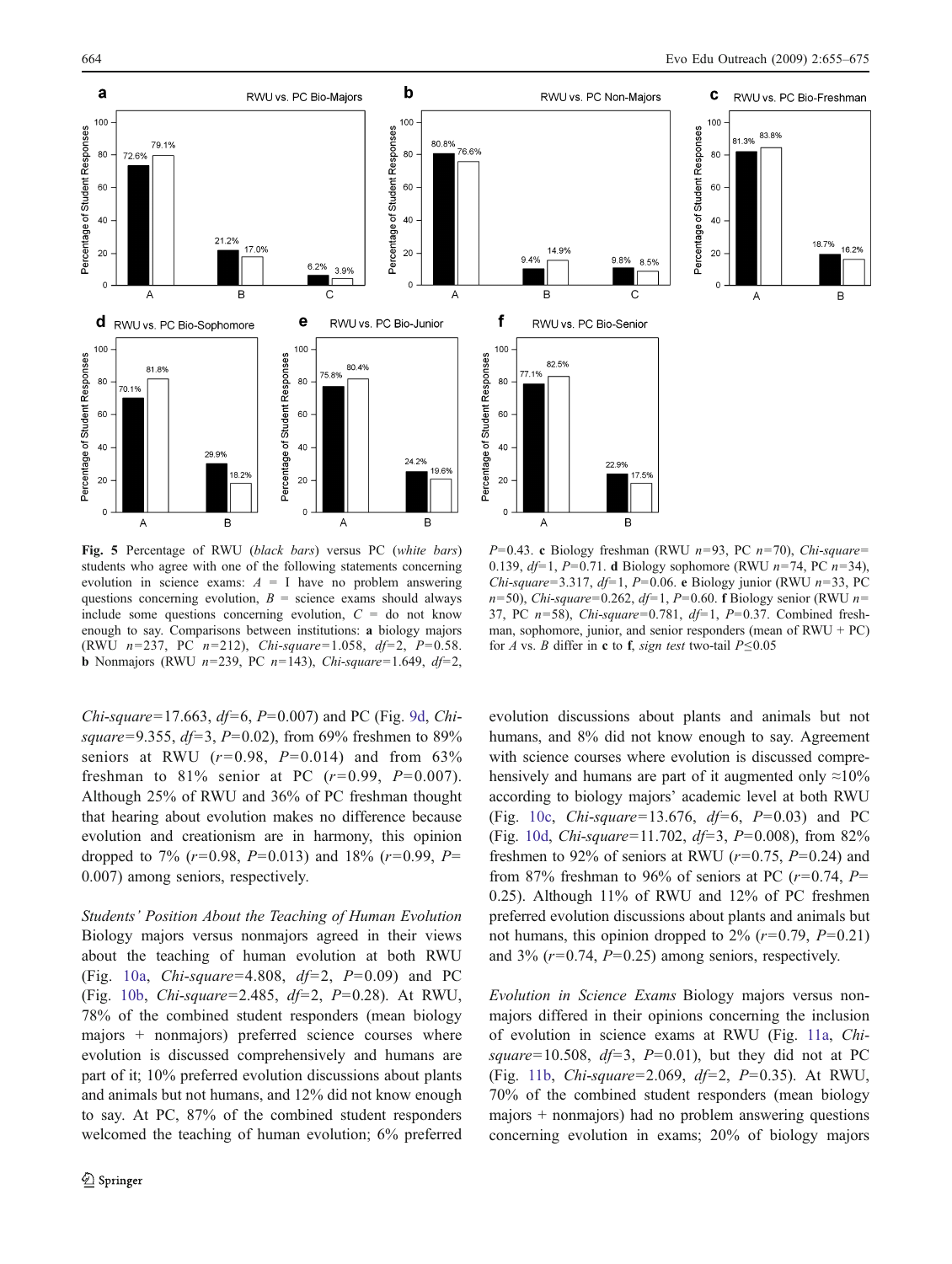<span id="page-10-0"></span>Fig. 6 Percentage of RWU (black bars) versus PC (white bars) students who believe one of the following statements describes them best:  $A = I$  accept evolution and express it openly regardless of others' opinions,  $B =$  no opinion,  $C = I$  accept evolution but do not discuss it openly to avoid conflicts with friends and family,  $D = I$  believe in creationism and express it openly regardless of others' opinions,  $E = I$  believe in creationism but do not discuss it openly to avoid conflicts with friends and family. Comparisons between institutions: a biology majors (RWU  $n=237$ , PC  $n=$ 212), Chi-square=7.696,  $df=4$ ,  $P=0.10$ . **b** Nonmajors (RWU n=239, PC n=143),  $Chi$ -square=5.315,  $df=4$ ,  $P=0.25$ . c Biology freshman (RWU n=93, PC n=70), Chi-square=17.651,  $df=3$ , P≤0.001; asterisk indicates sign test two-tail pairwise comparison  $P \leq 0.05$ . **d** Biology sophomore (RWU  $n=74$ , PC  $n=34$ ), Chi-square=1.358,  $df=2$ ,  $P=$ 0.50. e Biology junior (RWU  $n=33$ , PC  $n=50$ ), Chi-square= 1.572,  $df=2$ ,  $P=0.45$ . **f** Biology senior (RWU  $n=37$ , PC  $n=58$ ), Chi-square=0.457,  $df=2$ ,  $P=0.79$ 



versus 8% of nonmajors considered that exams should always include some questions concerning evolution (sign test two-tail pairwise comparison  $P \le 0.05$ ); 4% of biology majors versus 13% of nonmajors did not know enough to say (sign test two-tail pairwise comparison  $P \leq 0.05$ ), and 7% of the combined student responders preferred not to answer questions concerning evolution. At PC, 78% of the combined student responders welcomed questions concerning evolution in exams; 16% thought that exams should always include some questions concerning evolution, and 6% did not know enough to say. Agreement with answering questions concerning evolution in science exams was equally high among all biology majors' academic level at both RWU (mean 71%; Fig. [11c,](#page-15-0) Chi-square=15.455,  $df=6$ ,  $P=0.01$ ) and PC (mean 82%; Fig. [11d,](#page-15-0) *Chi-square* 0.542,  $df=3$ ,  $P=0.91$ ). Support for the idea that science exams should always include some questions concerning evolution varied with no definite trend at either RWU or PC.

Students' Willingness to Discuss Evolution Biology majors versus nonmajors differed in their willingness to offer opinions about evolution at RWU (Fig. [12a](#page-16-0), Chi-square= 13.833,  $df=4$ ,  $P=0.008$ ) but they did not at PC (Fig. [12b,](#page-16-0) Chi-square=7.528, df=4, P=0.11). At RWU, 48% of biology majors versus 26% of nonmajors indicated that they accept evolution and express it openly regardless of others' opinions (sign test two-tail pairwise comparison  $P \leq$ 0.05); 29% of biology majors versus 46% of nonmajors preferred not to comment on this issue; 16% of the combined student responders (mean biology majors + nonmajors) admitted that they accept evolution but do not discuss it openly to avoid conflicts with friends and family; the remaining 9% either believe in creationism and express it openly regardless of others' opinions or believe in creationism but do not discuss it openly to avoid conflicts with friends and family. At PC, 48% of the combined student responders indicated that they accept evolution and express it openly; 30% preferred not to comment on this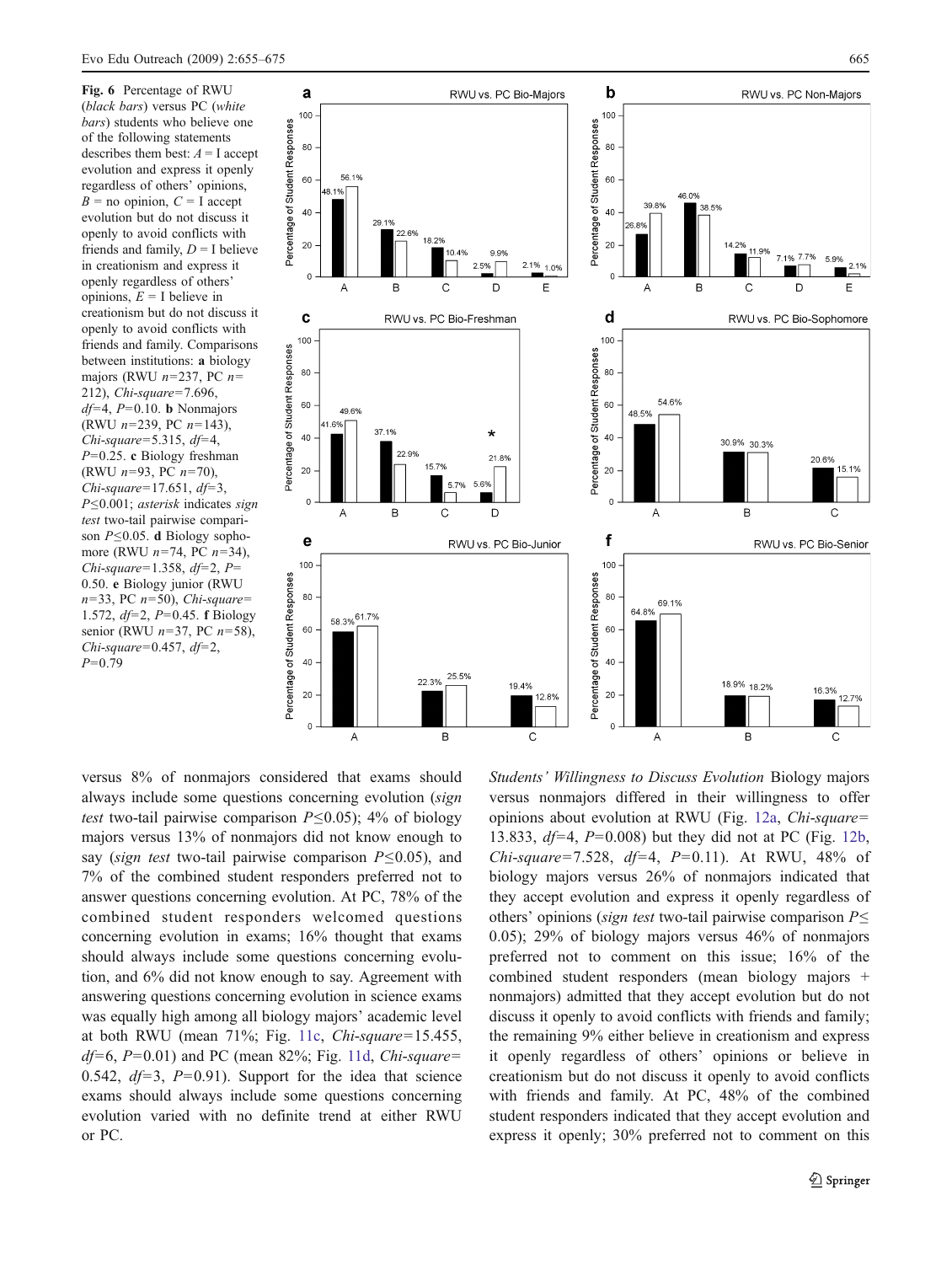<span id="page-11-0"></span>



Fig. 7 Percentage of biology majors (black bars) versus nonmajors (white bars) who consider one of the following explanations about the origin and development of life on Earth should be taught in science classes:  $A =$  evolution,  $B =$  equal time to evolution, creationism, intelligent design,  $C =$  do not know enough to say. Comparisons within institutions: a RWU biology majors  $(n=237)$  versus nonmajors  $(n=239)$ , *Chi-square*=7.5,  $df=2$ ,  $P=0.02$ . **b** PC biology majors  $(n=$ 212) versus nonmajors ( $n=143$ ), Chi-square=0.553, df=2, P=0.75.

issue; 11% admitted they accept evolution but do not discuss it openly; the remaining 11% either believe in creationism and express it openly or do not discuss it openly. Willingness to discuss evolution increased according to biology majors' academic level at both RWU (Fig. [12c,](#page-16-0) *Chi-square*=14.535,  $df=6$ ,  $P=0.02$ ) and PC (Fig. [12d](#page-16-0), Chi-square=34.242, df=9,  $P \le 0.001$ ), from 44% of freshmen to 64% of seniors at RWU  $(r=0.99,$  $P=0.009$ ) and from 48% of freshmen to 66% of seniors at PC (r=0.98, P=0.013). Although 39% RWU and 23% PC freshmen preferred not to comment on this topic, this view dropped to 18%  $(r=0.98, P=0.015)$  and 17%  $(r=0.61,$  $P=0.38$ ) among seniors, respectively.

## Discussion

# Interinstitutional Comparisons

Students at the secular RWU and Catholic PC had both similar and contrasting views concerning evolution. Similarities included: 76% of biology majors or 76% of

c RWU within-biology-majors comparisons:  $F =$  freshman (n=93),  $So =$  sophomore  $(n=74)$ ,  $J=$ junior  $(n=33)$ ,  $Sr =$  senior  $(n=37)$ , *Chi*square=22.542, df=6, P $\leq$ 0.001; linear regression choice A: r=0.94,  $P=0.059$ , choice B:  $r=0.95$ ,  $P=0.044$ . d PC within-biology-majors comparisons:  $F =$  freshman (n=70),  $So =$  sophomore (n=34), J= junior (n=50), Sr=senior (n=58), Chi-square=35.809, df=6,  $P \leq$ 0.001; linear regression choice A:  $r=0.94$ ,  $P=0.054$ , choice B:  $r=0.94$ ,  $P=0.052$ 

nonmajors (means  $RWU + PC$ ) valued the factual explanation evolution provides about the origin of life and its place in the universe (Fig. [3a, b,](#page-7-0) choice A); 86% of biology majors or  $79\%$  of nonmajors (means RWU + PC) preferred science courses where human evolution is discussed (Fig. [4ab](#page-8-0), choice A), and 76% of biology majors or 79% of nonmajors (means  $RWU + PC$ ) welcomed questions concerning evolution in exams (Fig. [5a, b](#page-9-0), choice A). Biology freshmen, sophomores, juniors, or seniors had high acceptance of evolution (63–96%) in these three areas at both institutions (Figs. [3,](#page-7-0) [4,](#page-8-0) and [5c](#page-9-0)–f, choice A). Note that 23% of biology majors or 24% of nonmajors (means RWU + PC) considered that evolution and creationism are in harmony (Fig. [3ab,](#page-7-0) choice B). Biology freshmen (32%) or sophomores (24%) favored this view more than juniors (18%) or seniors (13%) at both institutions (means RWU + PC; Fig. [3c](#page-7-0)–f, choice B). Contrasting views included:  $64\%$  of biology majors (mean RWU + PC; Fig. [1a](#page-5-0), choice A) or 42% of RWU versus 62% of PC nonmajors (Fig. [1b](#page-5-0), choice A) supported the exclusive teaching of evolution in science classes; PC nonmajors have particularly strong philosophic–scientific foundations.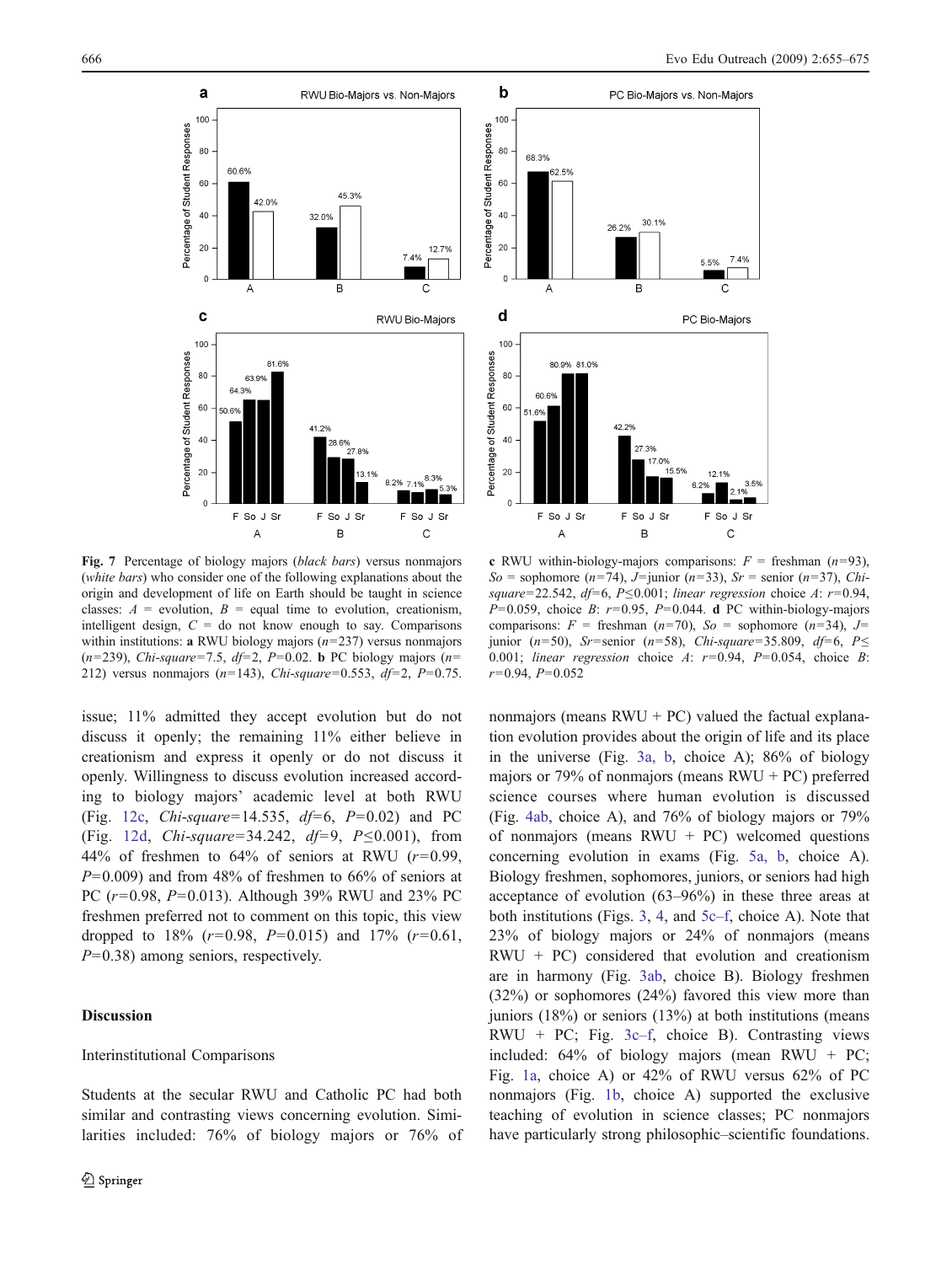<span id="page-12-0"></span>

Fig. 8 Percentage of biology majors (black bars) versus nonmajors (white bars) who consider that one of the following statements is consistent with ID:  $A =$  no opinion,  $B =$  ID is religious doctrine consistent with creationism,  $C = ID$  is a scientific alternative to evolution and of equal scientific validity among scientists,  $D = ID$  is a scientific theory about the origin and evolution of life on Earth,  $E = ID$ is not scientific but has been proposed to counter evolution based on false scientific claims. Comparisons within institutions: a RWU

Note that 29% of biology majors or 38% of nonmajors (means  $RWU + PC$ ) favored equal time in the science class to evolution, creationism, and ID (Fig. [1ab,](#page-5-0) choice B). Biology freshmen (42%) or sophomores (28%) favored this view more than juniors (22%) or seniors (14%) at both institutions (means  $RWU + PC$ ; Fig. [1c](#page-5-0)–f, choice B). Only 52% of biology majors (mean RWU + PC; Fig. [6a,](#page-10-0) choice A) or  $33\%$  of nonmajors (mean RWU + PC; Fig. [6b,](#page-10-0) choice A) admitted to accepting evolution openly regardless of others' opinions. Few biology freshmen (11%), sophomores (18%), juniors (16%), or seniors (15%) admitted to accepting evolution privately to avoid conflicts with friends and family (means RWU + PC; Fig. [6c](#page-10-0)–f, choice C). The overall belief in creationism was low: 6% of RWU or PC biology majors and 7% of RWU or PC nonmajors (means  $RWU + PC$ ) admitted to believing in creationism and expressing it openly, while 2% of RWU or PC biology majors and 4% of RWU or PC nonmajors (means  $RWU + PC$ ) acknowledged believing in creation-



biology majors ( $n=237$ ) versus nonmajors ( $n=239$ ), Chi-square= 1.202,  $df=4$ ,  $P=0.87$ . **b** PC biology majors ( $n=212$ ) versus nonmajors  $(n=143)$ , Chi-square=8.024, df=4, P=0.09. c RWU within-biologymajors comparisons:  $F =$  freshman (n=93),  $So =$  sophomore (n=74),  $J =$  junior (n=33), Sr = senior (n=37), Chi-square=30.305, df=12,  $P=0.003$ . d PC within-biology-majors comparisons:  $F=$  freshman  $(n=70)$ , So=sophomore  $(n=34)$ , J=junior  $(n=50)$ , Sr = senior  $(n=58)$ , Chi-square=45.574, df=12, P  $\leq$  0.001

ism but not discussing it openly (Fig. [6a, b,](#page-10-0) choices D or E). Note that 21% of PC biology freshman (data alone) admitted to believing in creationism and expressing it openly (Fig. [6c,](#page-10-0) choice D).

The combined responses of biology majors or nonmajors (means  $RWU + PC$ ) who accept evolution and express it openly plus those who accept evolution privately showed contrasting overall acceptance of evolution between biology majors (66%; Fig. [6a](#page-10-0), choices  $A + C$ ) and nonmajors (46%; Fig. [6b](#page-10-0), choices  $A + C$ ). Freshman biology majors alone (mean RWU + PC; Fig. [6c,](#page-10-0) choices  $A + C$ ) showed higher (56%) overall acceptance of evolution than nonmajors  $(46\%; \text{ mean RWU} + \text{PC}; \text{ Fig. 6b, choices A} + \text{C}), \text{ sug-}$  $(46\%; \text{ mean RWU} + \text{PC}; \text{ Fig. 6b, choices A} + \text{C}), \text{ sug-}$  $(46\%; \text{ mean RWU} + \text{PC}; \text{ Fig. 6b, choices A} + \text{C}), \text{ sug-}$ gesting a precollege background in support of evolution, probably linked to household influence and/or high school science education. Overall acceptance of evolution was particularly high when compared to the rest of biology majors alone: sophomore (70%), junior (76%), or senior (82%; means RWU + PC; Fig. [6d](#page-10-0)–f, choices  $A + C$ ).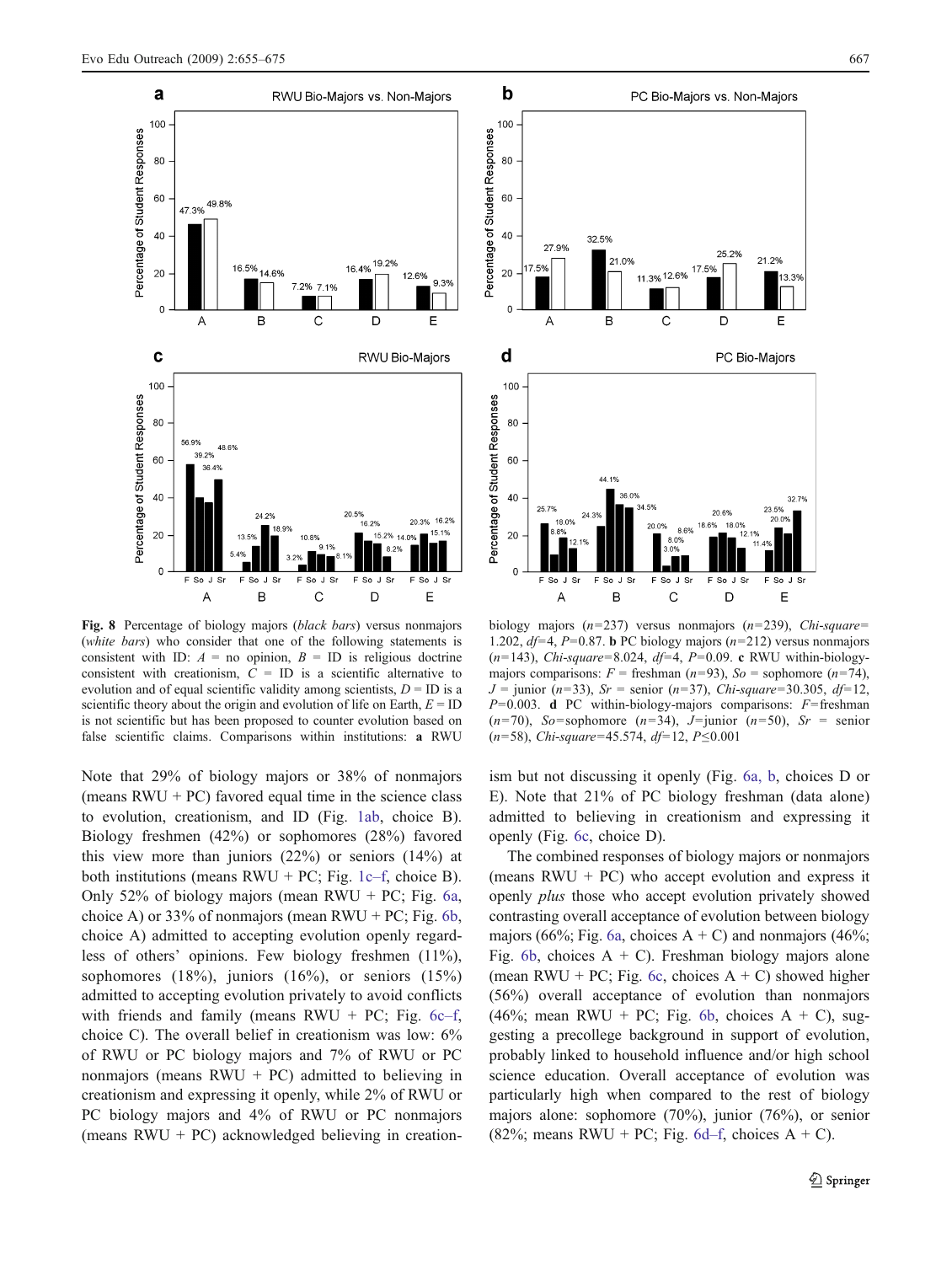<span id="page-13-0"></span>

Fig. 9 Percentage of biology majors (black bars) versus nonmajors (white bars) who think one of the following statements fits best their position concerning evolution:  $A =$  hearing about evolution makes me appreciate the factual explanation about the origin of life on Earth and its place in the universe,  $B =$  hearing about evolution makes no difference to me because evolution and creationism are in harmony,  $C =$  do not know enough to say,  $D =$  hearing about evolution makes me uncomfortable because it is in conflict with my faith. Comparisons within institutions: a RWU biology majors  $(n=237)$  versus nonmajors (n=239), Chi-square=8.651, df=3, P=0.03; asterisk indicates sign test two-tail pairwise comparison  $P \leq 0.05$ . **b** PC biology majors

 $(n=212)$  versus nonmajors  $(n=143)$ , *Chi-square*=0.026, *df*=1, *P*= 0.87; combined student responders (mean of biology majors + nonmajors) for A vs. B differ, sign test two-tail  $P \le 0.05$ . c RWU within-biology-majors comparisons:  $F = \text{freshman}$  (n=93), So = sophomore ( $n=74$ ),  $J =$  junior ( $n=33$ ),  $Sr =$  senior ( $n=37$ ), Chi-square= 17.663,  $df=6$ ,  $P=0.007$ ; linear regression choice A:  $r=0.98$ ,  $P=0.014$ , choice B:  $r=0.98$ ,  $P=0.013$ . d PC within-biology-majors comparisons:  $F =$  freshman (n=70), So = sophomore (n=34), J = junior (n=50), Sr = senior ( $n=58$ ), Chi-square = 9.335,  $df=3$ ,  $P=0.02$ ; linear regression choice A:  $r=0.99$ ,  $P=0.007$ , choice B:  $r=0.99$ ,  $P=0.007$ 

A notable difference between RWU and PC concerned the students' views about ID: 47% of RWU versus 17% of PC biology majors (Fig. [2a](#page-6-0), choice A) and 49% of RWU versus 27% of PC nonmajors (Fig. [2b,](#page-6-0) choice A) had no opinion about ID. However, 16% of RWU versus 32% of PC biology majors thought ID is a religious doctrine consistent with creationism (Fig. [2a,](#page-6-0) choice B), a view supported by 14% of RWU versus 24% of PC freshmen, 20% of RWU versus 44% of PC sophomores, 15% of RWU versus 36% of PC juniors, or 16% of RWU versus 34% of PC seniors (Fig. [2c](#page-6-0)–f, choice B). These responses suggest different levels of knowledge about and perception of ID between institutions, but not necessarily endorsement or rejection of it (but see below). The combined responses of students who perceived ID as both scientific alternative to evolution of equal scientific validity among scientists and scientific theory about the origin and evolution of life on Earth which may imply endorsement of or sympathy for ID were 24% of RWU or 29% of PC biology majors (Fig. [2a,](#page-6-0) choices  $C + D$ ) and 26% of RWU or 38% of PC nonmajors (Fig. [2b](#page-6-0), choices  $C + D$ ). Biology freshmen (24% RWU, 39% PC), sophomores (27% RWU, 24% PC), juniors (24% RWU, 28% PC), or seniors (16% RWU, 21% PC) agreed with this view (Fig. [2d](#page-6-0)–f, choices  $C + D$ ). Only 17% of biology majors or 11% of nonmajors (means  $RWU + PC$ ) rejected ID for considering it not scientific but proposed to counter evolution based on false scientific claims (Fig. [2a, b,](#page-6-0) choice E); 8% of biology freshmen, 19% of sophomores, 22% of juniors, or 26% of seniors favored this view at both institutions (means  $RWU + PC$ ; Fig. [2c](#page-6-0)–f, choice E).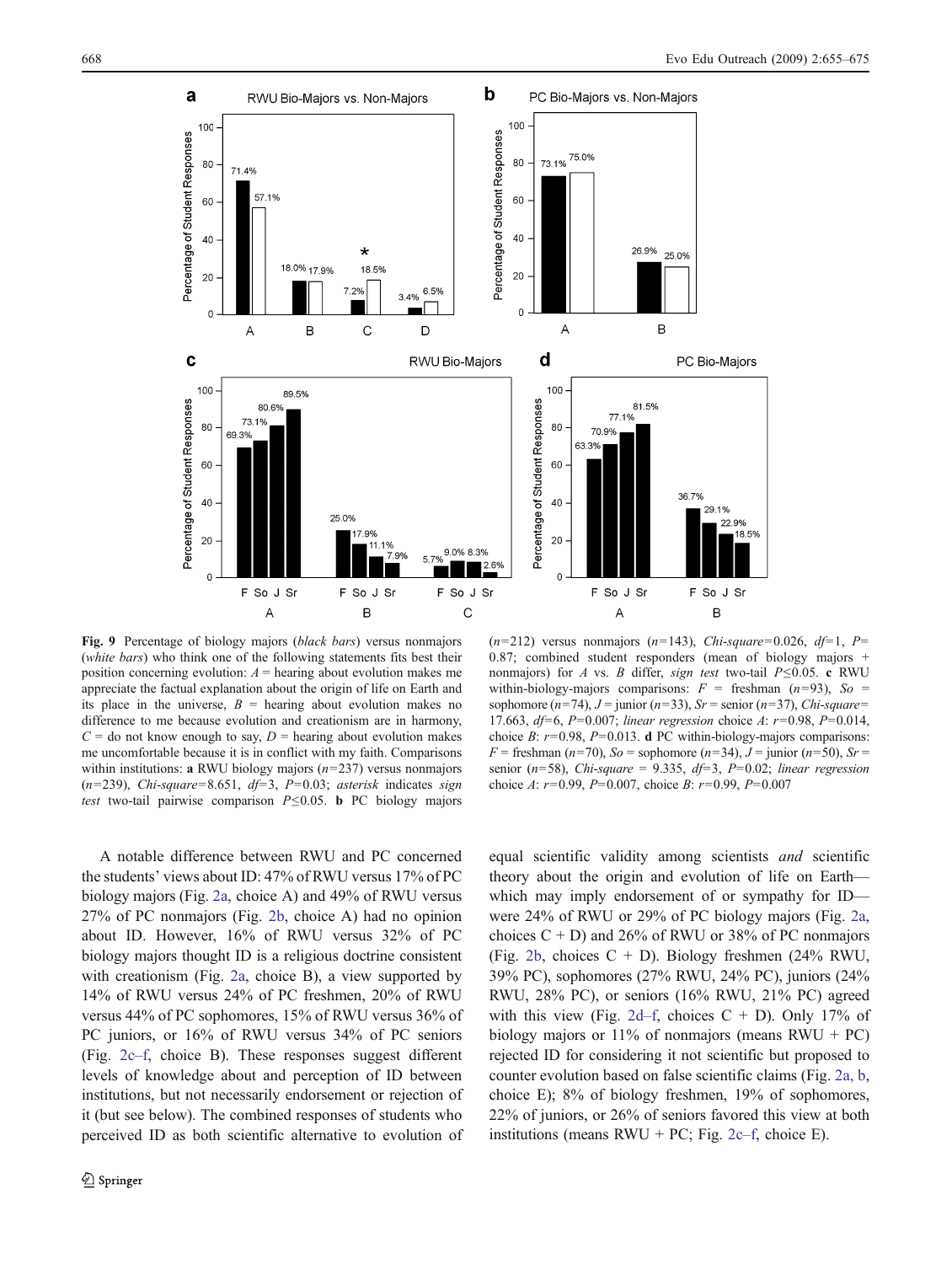<span id="page-14-0"></span>



Fig. 10 Percentage of biology majors (black bars) versus nonmajors (white bars) who agree with one of the following statements concerning their own education:  $A = I$  prefer science courses where evolution is discussed comprehensively and humans are part of it,  $B = I$  prefer science courses where plant and animal evolution is discussed but not human evolution,  $C =$  do not know enough to say. Comparisons within institutions: a RWU biology majors  $(n=237)$ versus nonmajors ( $n=239$ ), Chi-square=4.808, df=2, P=0.09. **b** PC biology majors  $(n=212)$  versus nonmajors  $(n=143)$ , Chi-square=

#### Intrainstitutional Comparisons

Acceptance of evolution was both similar and contrasting when comparing biology majors versus nonmajors within RWU or PC: 60% of RWU biology majors versus 42% of RWU nonmajors or 65% of PC responders (mean biology majors + nonmajors) supported the exclusive teaching of evolution in science classes (Fig. [7a, b](#page-11-0), choice A); 71% of RWU biology majors versus 57% of RWU nonmajors or 74% of PC responders (mean biology majors + nonmajors) valued the factual explanation evolution provides about the origin of life and its place in the universe (Fig. [9a, b,](#page-13-0) choice A); 78% of RWU or 87% of PC responders (means biology majors + nonmajors) preferred science courses where human evolution is discussed (Fig. 10a, b, choice A); 70% of RWU or 78% of PC responders (means biology majors + nonmajors) welcomed questions concerning evolution in exams (Fig. [11a, b](#page-15-0), choice A); and 48% of RWU biology majors versus 26% of RWU nonmajors or 56% of PC biology majors versus 39% of PC nonmajors admitted to accepting evolution openly regardless of others'

2.485,  $df=2$ ,  $P=0.28$ . c RWU within-biology-majors comparisons:  $F =$  freshman (n=93), So = sophomore (n=74), J=junior (n=33), Sr = senior ( $n=37$ ), Chi-square=13.676, df=6, P=0.03; linear regression choice A:  $r=0.75$ ,  $P=0.24$ , choice B:  $r=0.79$ ,  $P=0.21$ . d PC within biology-majors comparisons:  $F =$  freshman ( $n=70$ ),  $So =$  sophomore  $(n=34)$ ,  $J =$  junior  $(n=50)$ ,  $Sr =$  senior  $(n=58)$ , *Chi-square*=11.702,  $df=3$ , P=0.008; linear regression choice A: r=0.74, P=0.25, choice B:  $r=0.74$ ,  $P=0.25$ 

opinions (Fig. [12a, b,](#page-16-0) choice A). Acceptance of evolution in four of these five areas increased gradually with academic level at each institution, from the freshman to the senior year: support to the exclusive teaching of evolution in science class (RWU or PC 50% of freshmen to 81% of seniors; Fig. [7c, d,](#page-11-0) choice A), appreciation for the factual explanation evolution provides about the origin of life and its place in the universe (RWU 69% of freshmen to 89% of seniors, PC 63% of freshmen to 81% of seniors; Fig. [9c, d,](#page-13-0) choice A), preference for science courses where human evolution is discussed (RWU 82% of freshmen to 92% of seniors, PC 87% of freshmen to 96% of seniors; Fig. 10c, d, choice A; despite these high percentage values, the  $\approx 10\%$ augment/institution/academic-level conveyed high r coefficients but nonsignificant P value; results above), and willingness to accept evolution openly (RWU 44% of freshmen to 64% of seniors, PC 48% of freshmen to 66% of seniors; Fig. [12c, d,](#page-16-0) choice A). Preference for questions concerning evolution in exams was evenly high across academic levels (mean RWU 71%, mean PC 82%; Fig. [11c, d](#page-15-0), choice A).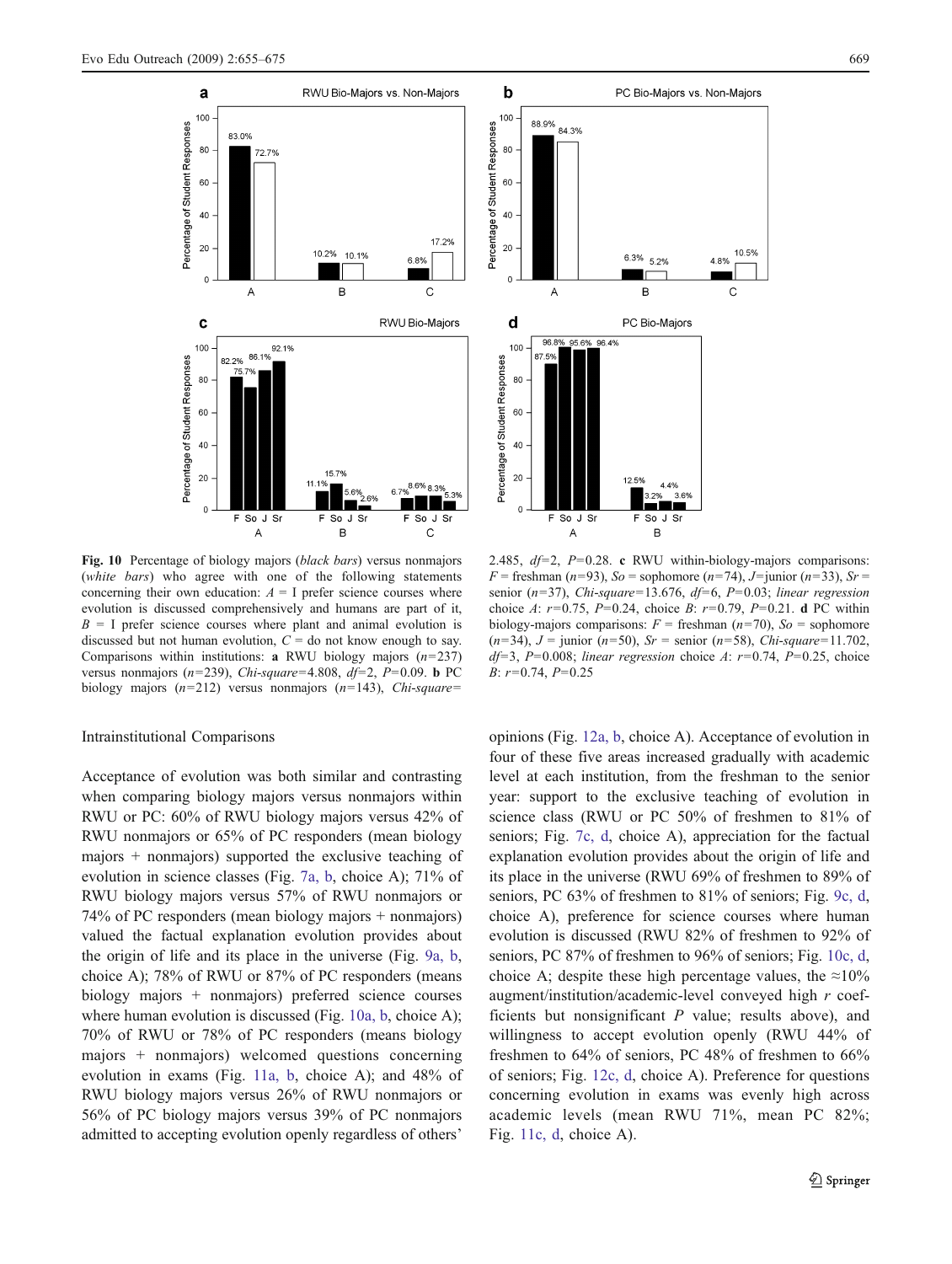<span id="page-15-0"></span>

Fig. 11 Percentage of biology majors (black bars) versus nonmajors (white bars) who agree with one of the following statements concerning evolution in science exams:  $A = I$  have no problem answering questions concerning evolution,  $B$  = science exams should always include some questions concerning evolution,  $C =$  do not know enough to say,  $D = I$  prefer to not answer questions concerning evolution. Comparisons within institutions: a RWU biology majors  $(n=237)$  versus nonmajors  $(n = 239)$ , *Chi-square*=10.508, *df*=3, *P*= 0.01; asterisks indicate sign test two-tail pairwise comparisons  $P \leq$ 

0.05. **b** PC biology majors  $(n=212)$  versus nonmajors  $(n=143)$ , Chi-square=2.069,  $df=2$ , P=0.35. c RWU within-biology-majors comparisons:  $F =$  freshman (n=93),  $So =$  sophomore (n=74), J= junior (n=33),  $Sr =$  senior (n=37), Chi-square=15.455, df=6, P= 0.01. d PC within-biology-majors comparisons:  $F =$  freshman (n=70),  $So =$  sophomore  $(n=34)$ ,  $J=$ junior  $(n=50)$ ,  $Sr =$  senior  $(n=58)$ , Chi-square=0.542,  $df=3$ ,  $P=0.91$ ; combined biology majors (mean of F + So + J + Sr) for A vs. B differ, sign test two-tail  $P \le 0.05$ 

Note that 32% of RWU biology majors versus 45% of RWU nonmajors or 28% of PC responders (mean biology majors + nonmajors) favored equal time in the science class to evolution, creationism, and intelligent design (Fig. [7a, b,](#page-11-0) choice B). Biology majors' agreement with this view decreased gradually with academic level at each institution (RWU 41% of freshmen to 13% of seniors, PC 42% of freshmen to 15% of seniors; Fig. [7c, d](#page-11-0), choice B). About one fifth (18%) of RWU and one quarter (26%) of PC responders (means biology majors + nonmajors) considered that evolution and creationism are in harmony (Fig. [9a, b,](#page-13-0) choice B), an opinion that decreased gradually with academic level (RWU 25% of freshmen to 7% of seniors, PC 36% of freshmen to 18% of seniors; Fig. [9c, d,](#page-13-0) choice B). Receptiveness to answer questions concerning evolution plus agreement with always having such questions in exams was particularly high: 90% of RWU biology majors versus 78% of RWU nonmajors or 96% of PC biology majors versus 92% of PC nonmajors (Fig. 11a, b,

choices  $A + B$ ), an opinion shared by all biology majors' academic levels (mean RWU 94%, mean PC 100%; Fig. 11c, d, choices  $A + B$ ).

Only 16% of RWU or 11% of PC responders (means biology majors + nonmajors) admitted accepting evolution but not discussing it openly to avoid conflicts with friends and family (Fig. [12a, b](#page-16-0), choice C). Except for PC freshmen (21%), very few other biology majors admitted to believing in creationism and expressing it openly (Fig. [12d,](#page-16-0) choice D). The combined responses of students who accept evolution and express it openly *plus* those who accept evolution privately showed contrasting overall acceptance of evolution within RWU (66% of biology majors versus 41% of nonmajors; Fig. [12a](#page-16-0), choices  $A + C$ ) and PC (67% of biology majors versus 52% of nonmajors; Fig. [12b,](#page-16-0) choices  $A + C$ ). RWU freshman biology majors alone (Fig. [12c,](#page-16-0) choices  $A + C$ ) showed higher (61%) overall acceptance of evolution than RWU nonmajors (41%) (Fig. [12a,](#page-16-0) choices  $A + C$ ), suggesting a precollege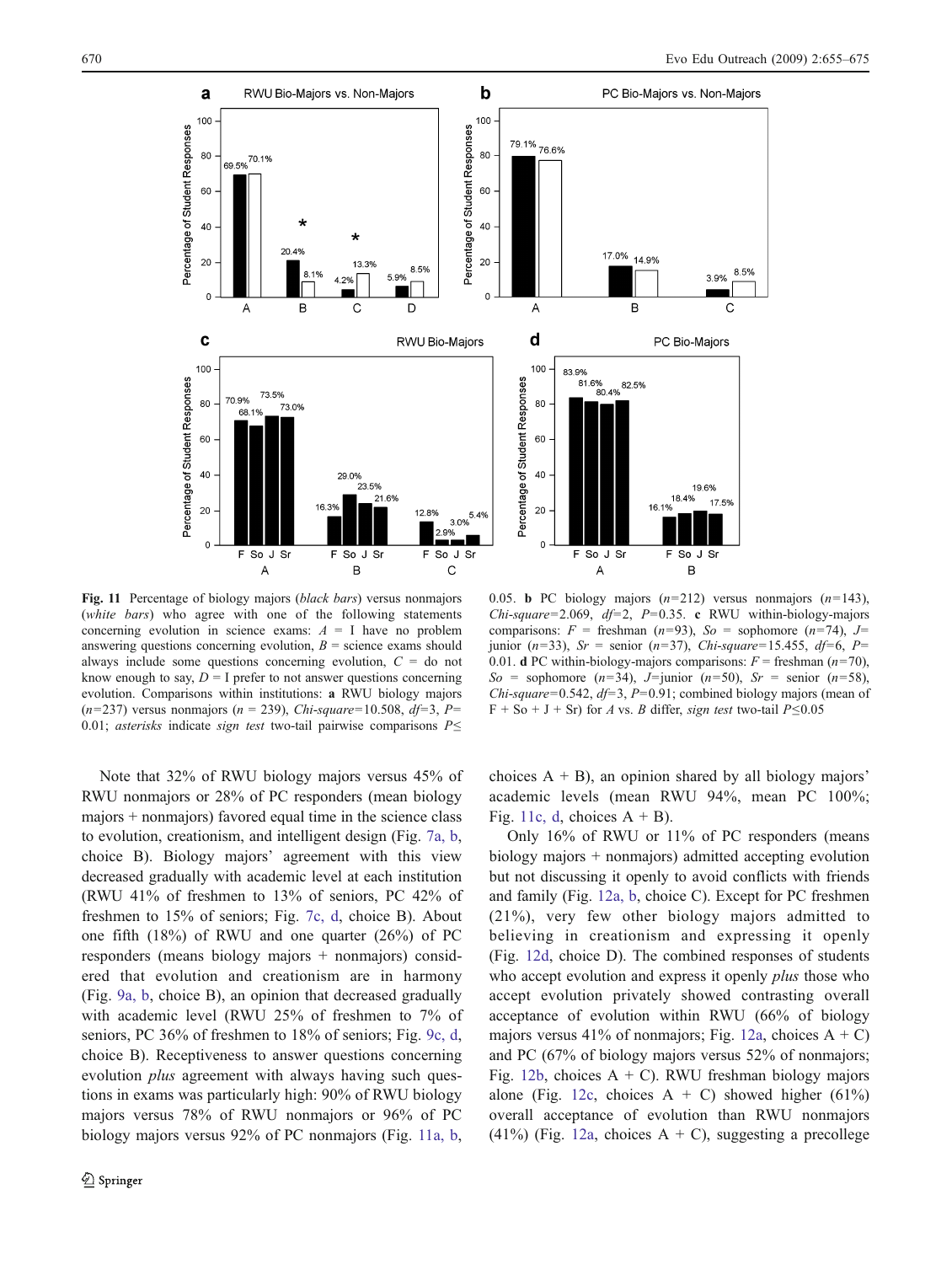<span id="page-16-0"></span>

Fig. 12 Percentage of biology majors (black bars) versus nonmajors (white bars) who believe one of the following statements describes them best:  $A = I$  accept evolution and express it openly regardless of others' opinions,  $B =$  no opinion,  $C = I$  accept evolution but do not discuss it openly to avoid conflicts with friends and family,  $D = I$ believe in creationism and express it openly regardless of others' opinions,  $E = I$  believe in creationism but do not discuss it openly to avoid conflicts with friends and family. Comparisons within institutions: a RWU biology majors ( $n=237$ ) versus nonmajors ( $n = 239$ ), Chi-square=13.833, df=4, P=0.008; asterisk indicates sign test two-

background in support of evolution, probably linked to household influence and/or high school science education. However, PC freshman biology majors alone (Fig. 12d, choices  $A + C$ ) showed similar (55%) overall acceptance of evolution to PC nonmajors (52%; Fig. 12b, choices  $A + C$ ). Overall acceptance of evolution within RWU or PC was particularly high when looking at the rest of biology majors alone: sophomore (RWU 69%, PC 68%), junior (RWU 78%, PC 70%), or senior (RWU 81%, PC 79%; Fig. 12cd, choices  $A + C$ ).

Gradual exposure to upper-division biology courses with evolutionary content among biology majors might explain their increasing acceptance of evolution from freshman to senior year at both institutions (see notes Table [1\)](#page-3-0). We had no accurate way to assess nonmajors' longitudinal range of views about evolution because science course requirements for nonmajors differ between RWU and PC (e.g., RWU students attend a single core course, mainly during their sophomore year, with introductory evolutionary content, while PC students attend two natural science core courses,



D

 $\mathsf{C}$ 

PC Bio-Maiors vs. Non-Maiors

9.9% 7.7%

D

PC Bio-Majors

E

38.5%

B

10.4% 11.8%

 $\mathsf{C}$ 

 $22.69$ 

A

**66.5%** 

So J S

 $\overline{A}$ 

 $\overline{B}$ 

mainly during the junior year, chosen from a diverse list; Table [1\)](#page-3-0). We suspect that nonmajors may not increase their acceptance of evolution chronologically as much as biology majors, considering that nonmajors either never reached the freshman biology majors' baseline support of evolution (RWU's) or coincided only with the freshman's level of acceptance of evolution (PC's), but not with the later years (data above). We point out, however, that nonmajors are willing to learn evolution: 57% of RWU or 75% of PC responders appreciate factual explanations about the origin of life on Earth and its place in the universe (Fig. [9a, b,](#page-13-0) choice A); 72% of RWU or 84% of PC students surveyed prefer science courses where evolution is discussed comprehensively and humans are part of it (Fig. [10a, b,](#page-14-0) choice A), and 70% of RWU or 76% of PC students in the study have no problem answering questions concerning evolution in exams (Fig. [11a, b,](#page-15-0) choice A).

Similarities and differences concerning students' views about ID were as pronounced and notable in the "within" as in the "between" institutional comparisons (above): 49% of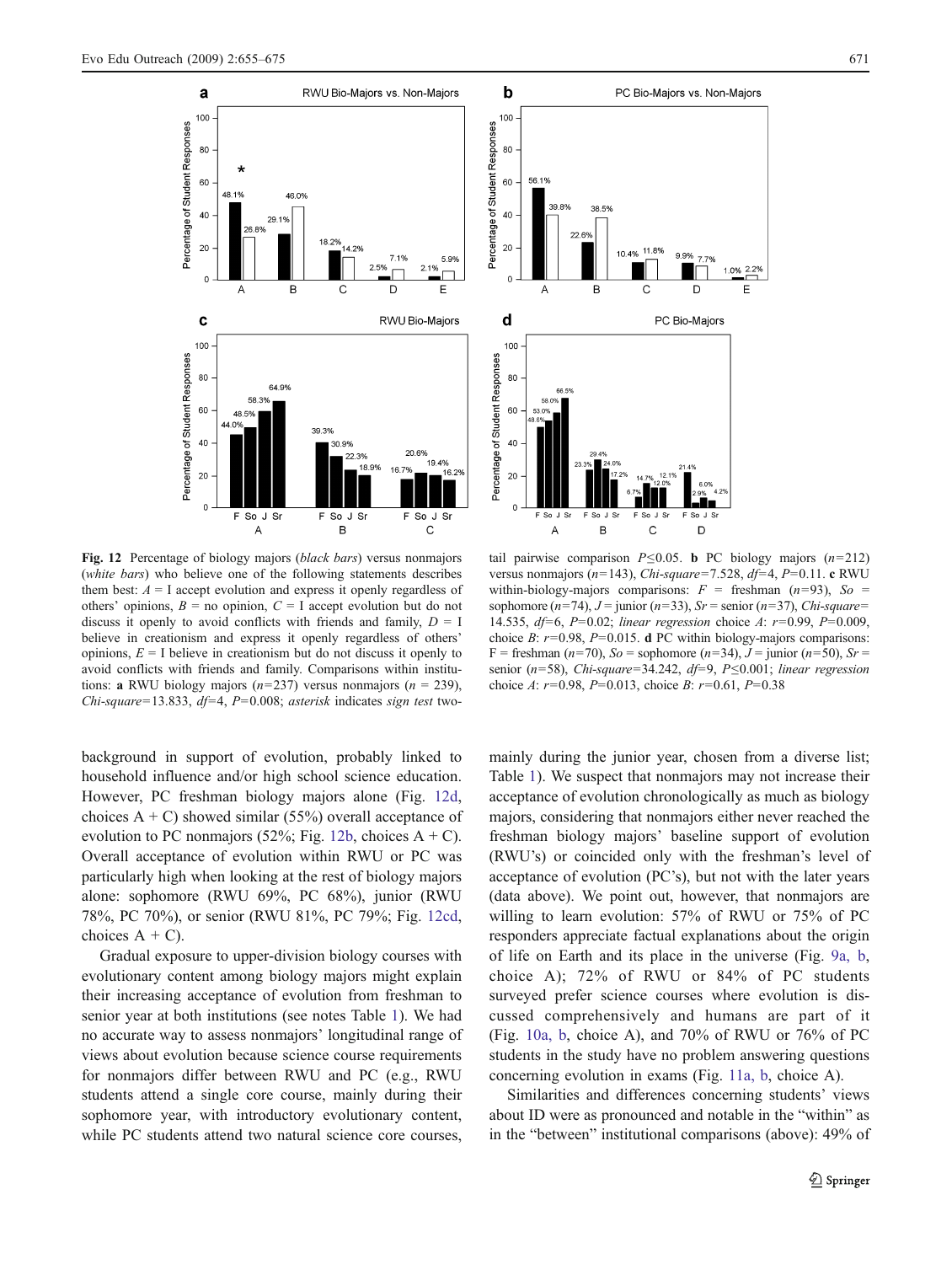RWU or 23% of PC responders (means biology majors + nonmajors) had no opinion about ID (Fig. [8a, b](#page-12-0), choice A). However, 16% of RWU or 27% of PC responders (mean biology majors  $+$  nonmajors) thought ID is a religious doctrine consistent with creationism (Fig. [8a, b,](#page-12-0) choice B), a view supported by 16% of RWU or 35% of PC biology majors (mean freshman + sophomore + junior + senior; Fig. [8c, d](#page-12-0), choice B). These responses suggest different levels of knowledge about and perception of ID within institutions, but not necessarily endorsement or rejection of it. The combined responses of students who perceived ID as both a scientific alternative to evolution of equal scientific validity among scientists and a scientific theory about the origin and evolution of life on Earth—which may imply endorsement of or sympathy for ID—were 25% of RWU or 33% of PC (mean biology majors + nonmajors; Fig. [8a, b,](#page-12-0) choices  $C + D$ ); 23% of RWU or 27% of PC biology majors agreed with this view (mean freshman + sophomore + junior + senior; Fig. [8c, d,](#page-12-0) choices  $C + D$ ). Only 11% of RWU or 17% of PC responders (mean biology majors + nonmajors) rejected ID for considering it not scientific but proposed to counter evolution based on false scientific claims (Fig. [8a, b,](#page-12-0) choice E), an opinion shared by 16% of RWU or 22% of PC biology majors (mean freshman + sophomore + junior + senior; Fig. [8c, d,](#page-12-0) choice E).

A small proportion of the students objected to evolutionary theory: 3% of RWU biology majors or 6% RWU nonmajors indicated that they feel uncomfortable hearing about evolution because it is in conflict with their faith (Fig. [9a](#page-13-0), choice D); <3% of PC students agreed with this view (data not shown); 10% of RWU or 6% of PC responders (mean biology majors + nonmajors) preferred science courses where plant and animal evolution is discussed but not human evolution (Fig. [10a, b](#page-14-0), choice B); and  $7\%$  of RWU responders (mean biology majors + nonmajors) preferred not to answer questions concerning evolution in science exams (Fig. [11a,](#page-15-0) choice D); <1% of PC students agreed with this view (data not shown).

#### Relevance of This Study

These results may represent a general tendency among secular or religious liberal arts private colleges in Northeastern USA, particularly those similar to RWU or PC (middle/upper-middle income population); more than 90% of the students at both institutions are native to New England (77% at RWU versus 67% at PC) and the East Coast of the USA (18% at RWU versus 25% at PC; Table [1\)](#page-3-0). Because public support of science correlates positively to level of schooling and income (The Pew Research Center for the People and the Press [2005](#page-20-0); National Science Foundation [2006](#page-20-0)), local and regional differential acceptance of evolution should be expected if

similar assessments were conducted at public or other private secular/religious institutions. Note that acceptance of evolution in Northeastern USA (59%) is the highest nationwide (The Pew Research Center for the People and the Press [2005\)](#page-20-0).

Objections to teaching evolution in the science class might come from misinformed adults, rather than college students (Paz-y-Miño C. and Espinosa [2009](#page-20-0)). In fact, acceptance of the theory of evolution in the USA increases with level of education, from 20% in high school to 52% and 65% among college graduates or postgraduates, respectively (Brumfield [2005](#page-19-0)); our interinstitutional (64% of biology majors, mean RWU + PC, Fig. [1a,](#page-5-0) choice A;  $66\%$  of biology majors, mean RWU + PC, Fig. [6a](#page-10-0), choices  $A + C$ ) or intrainstitutional comparisons' results (60% of RWU or 68% of PC biology majors, Fig. [7a](#page-11-0), choice A; 66% of both RWU and PC biology majors, Fig. [12a, b,](#page-16-0) choices  $A + C$ ) are comparable to or higher than the latter. Adults who, for example, believe that humans were designed in the present form within the last 10,000 years coincide with the views of the least educated population (13–17-year-old adolescents; Brumfield [2005](#page-19-0)).

Numerous documents illustrate this further and help us understand the transition of the evolution/creationism controversy from high school to college. Because parents and community leaders influence high school policies (e.g., chronologically: Epperson v. Arkansas [1968;](#page-19-0) McLean vs. Arkansas Board of Education [1982;](#page-19-0) Edwards v. Aguillard [1987](#page-19-0); Ohio State's Science Standards [2002](#page-20-0), [2006](#page-20-0); Kansas Science Standards [2005,](#page-19-0) [2007;](#page-19-0) Selman et al. vs. Cobb County Board of Education [2005](#page-20-0), [2006;](#page-20-0) Kitzmiller et al. versus Dover Area School District, et al. [2005;](#page-19-0) Louisiana Academic Freedom [2008\)](#page-19-0), teachers avoid conflicts with them by weakening the science curriculum. To comply with parents' demands and students' curiosity for catchy jargon, such as "intelligent design," 43% of high school teachers are willing to dedicate "equal time" to science and ID (National Science Foundation [2006\)](#page-20-0), and 30% and 31% admit to have omitted evolution from their lessons or included nonscientific substitutes to evolution in their classes due to pressure, respectively (US National Science Teachers Association [2005\)](#page-20-0). As a result, students arrive at college with weak science backgrounds; our data on nonmajors' acceptance of evolution for both interinstitu-tional (46% mean RWU + PC, Fig. [6b,](#page-10-0) choices  $A + C$ ) and intrainstitutional comparisons (41% of RWU or 51% of PC means, Fig. [12a, b](#page-16-0), choices  $A + C$ ) demonstrate that.

Although the majority of RWU and PC biology majors seem receptive to learning evolution, a possible trend at sister institutions in Northeastern USA, it is crucial to continue assessing their perception and tendency to accept scientific principles, particularly now that objections to evolution resurface in the North American and European education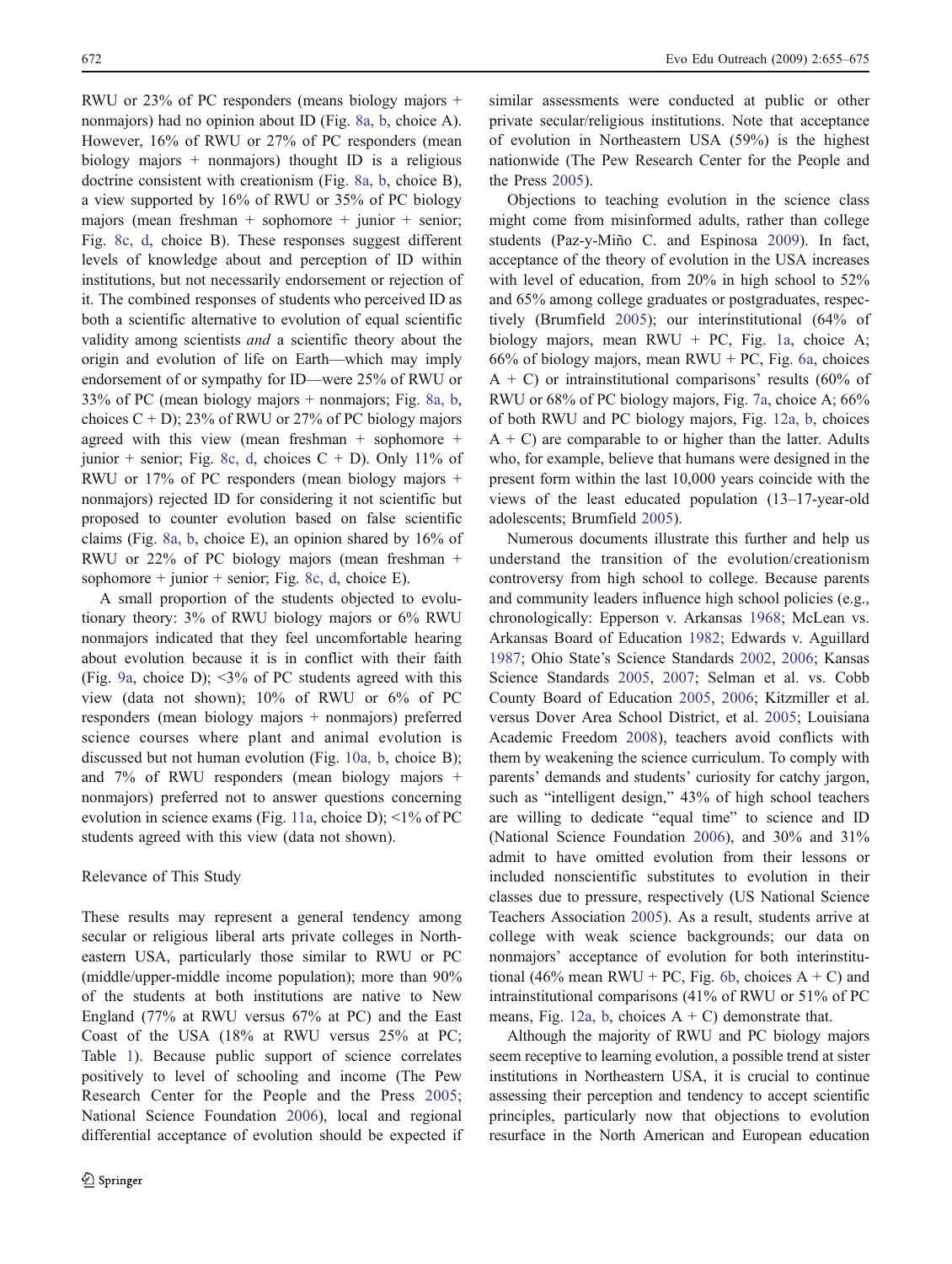systems (Miller et al. [2006;](#page-19-0) Cornish-Bowden and Cárdenas [2007\)](#page-19-0), which nourish each other and influence the world's. The major implication of our findings, for the purpose of curricular/pedagogical reform, is that evolution—the course, the core theme of all sciences, the centerpiece of all naturalistic explanations about the cosmos—should be required at and integrated into all educational levels. Evolutionary theory should be offered widely and taught without distinction between biology majors and nonmajors as part of their science literacy. Our study demonstrates that students are enthusiastic about learning factual explanations about the origin and diversification of life, including humans, and that contact with biology courses determines their acceptance of evolutionary theory.

Higher-education and outreach programs in biology for school teachers are fundamental to integrate evolution into our society's culture. Biology school teachers in the USA rely on poor to excellent evolution state education standards that guide their teaching practices (sample 15 states, analysis by Moore [2002](#page-20-0), based on data by Lerner [2000](#page-19-0); see Lerner [2006](#page-19-0) for newer statistics). However, instructors' personal views of evolution seem to influence the quality of schooling more than states' guidelines: 14–69% of school teachers question or reject evolution and even teach supernatural causation in science classes (Moore [2002\)](#page-20-0). Only 28% of high school biology teachers acknowledge that humans have developed over millions of years with no deity involvement, but 47% believe that a supernatural being guided this process, and 16% assert that humans were created within the last 10,000 years (Berkman et al. [2008](#page-19-0)). Notably, high school biology teachers' acceptance of evolution also increases with conceptual understanding of evolutionary theory attained during their own college or graduate school training (concept map studies, Rutledge and Mitchell [2002](#page-20-0); but see Nehm and Schonfeld [2007](#page-20-0)). Public (=former students of school teachers) support for teaching evolution increases too with scientific literacy, from 36% (lower science literacy) to 78% (higher science literacy; sample from American likely voters; Coalition of Scientific Societies [2008\)](#page-19-0).

Three interacting factors seem to determine an individual's acceptance of evolution (Bishop and Anderson [1999;](#page-19-0) Downie and Barron [2000;](#page-19-0) Trani [2004\)](#page-20-0): understanding the essence of science (=method to explore reality), familiarity with the processes and forces of change in organisms (mutations, gene flow, genetic drift, natural selection), and personal religious convictions. Thus, scientific literacy should suffice to generate public support of naturalistic rationalism (but see Pigliucci [2007](#page-20-0)), collective acceptance of science and technology to improve the quality of life (e.g., medicine needs evolution, Nesse et al. [2006\)](#page-20-0), and appreciation for the evolutionary implications of empirical discoveries (e.g., unity of life deduced from DNA

or chemical analyses; Lecointre and Le Guyader [2007\)](#page-19-0). Various strategies have been suggested to promote such literacy in our society (Nelson [2007](#page-20-0); Pigliucci [2007\)](#page-20-0); here are those practiced by us (Paz-y-Miño C. and Espinosa [2009](#page-20-0)): discuss human evolution as scientific fact and address taxonomy retrospectively, from present (concestor/ alive taxa, i.e., chimpanzee and bonobo in respect to human) to past (ancestral/extinct forms, i.e., Australopithecus spp. in respect to Homo spp.; Gould [2002](#page-19-0); Dawkins [2004\)](#page-19-0); teach hominid evolution from the molecular and morphological perspectives (Lewin and Foley [2004](#page-19-0); McKee et al. [2005;](#page-19-0) Stringer and Andrews [2005](#page-20-0)) and provide convincing examples of evolution in the human genome that place Homo within the apes and other primates, e.g., mosaic structure of genetic variation and genetic distances between modern humans and extinct Neanderthals in respect to other living apes (chimpanzee/bonobo, gorilla, orangutan; Pääbo [2003;](#page-20-0) Enard and Pääbo [2004;](#page-19-0) Green et al. [2006](#page-19-0)), origin of chromosome 2 by fusion of two ancestral chromosomes after the split of the human and chimpanzee/bonobo lineages, or diversification of the beta cluster of hemoglobin genes in Old and New World primates (see illustrations in Fairbanks [2007,](#page-19-0) and references therein); illustrate the correlation between geographic distribution of human genetic polymorphisms, blood types, and spoken-language evolution (Cavalli-Sforza [2000](#page-19-0); Cavalli-Sforza and Feldman [2003;](#page-19-0) Atkinson et al. [2008\)](#page-19-0); reveal the pattern of nervous systems' diversity across taxa by comparing/contrasting the human brain/mind with the neurobiology/cognition of animals (Wasserman and Zentall [2006](#page-20-0)) and highlight the evolutionary increase in brain volume/mental capacities within Homo, from 552 cm<sup>3</sup> in Homo habilis  $(1.6-2.3)$ Myr ago) to 1,355 cm<sup>3</sup> in *Homo sapiens* (0–0.2 Myr ago; Carroll [2003](#page-19-0)); remark on the molecular unity of life and link humans to all organisms by using phylogenetic analyses based on DNA/RNA (Cavalier-Smith [2006;](#page-19-0) Lecointre and Le Guyader [2007](#page-19-0)); emphasize that microevolution (change in the genetic makeup of populations) and macroevolution (speciation and the development of major processes and patterns in nature) are interdependent and that one cannot occur without the other (Mayr [2001\)](#page-19-0); discuss novel examples of microevolution (tuberculosis resistance to antibiotics, Ernst et al. [2007](#page-19-0), mutation rate associated with drug resistance in malaria pathogens, Mittra et al. [2006\)](#page-20-0), and macroevolution (malaria host switching and Plasmodium diversification, Martisen et al. [2008](#page-19-0); beak evolution in Darwin's finches, Grant and Grant [2006\)](#page-19-0) currently at work; address misconceptions about "irreducible complexity" in nature (=key idea proposed by ID advocates to counter phyletic gradualism; Behe [1996](#page-19-0), [2002](#page-19-0), [2007\)](#page-19-0) by dissecting the molecular and physiological concestry/ancestry of the bacterial flagellum (DeRosier [1998;](#page-19-0) McNab [1999](#page-19-0); Cavalier-Smith [2006;](#page-19-0) Liu and Ochman [2007\)](#page-19-0) or the structural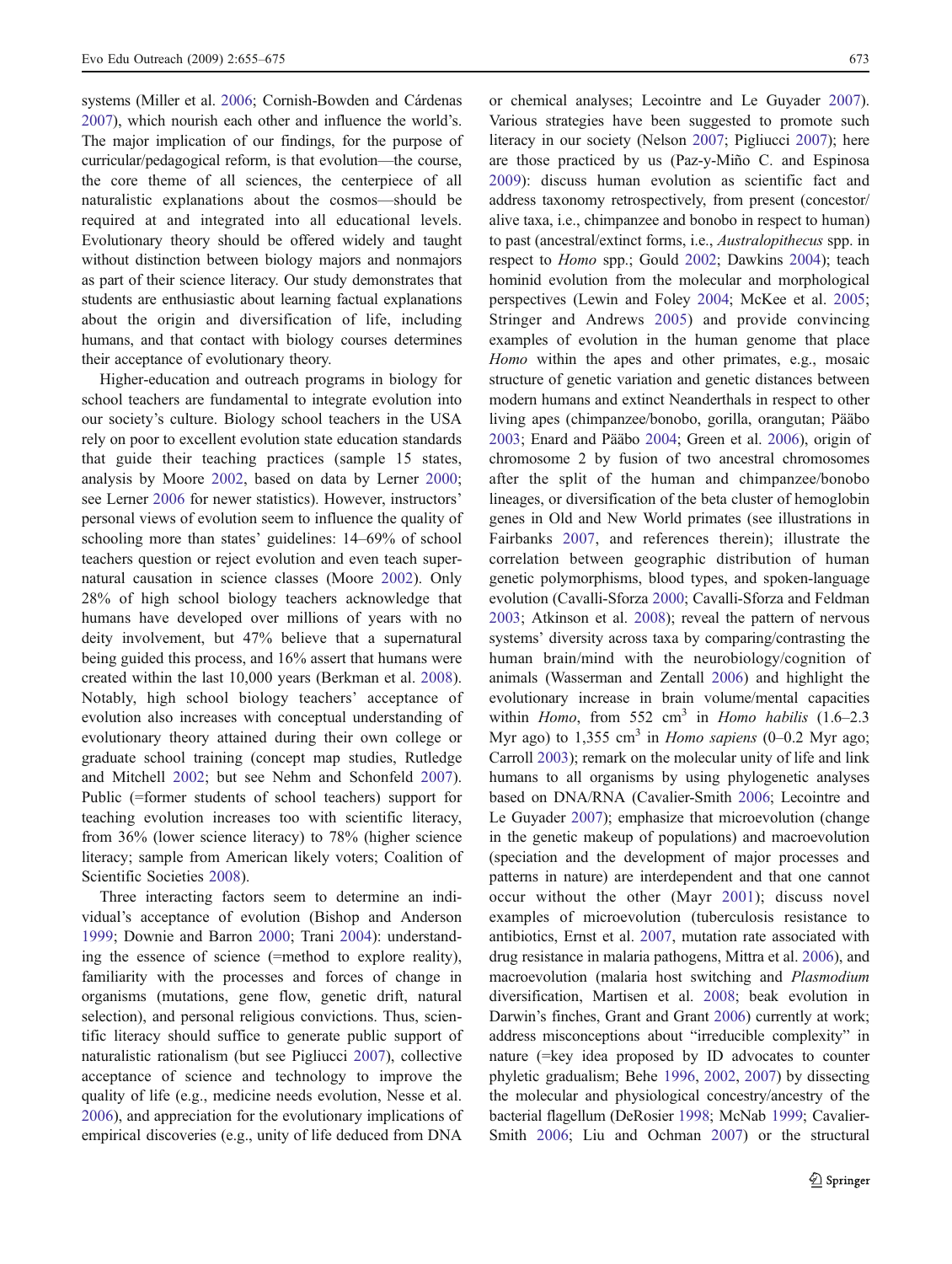<span id="page-19-0"></span>configuration of the vertebrate eye (Lamb et al. 2007; Young [2008\)](#page-20-0); and leave audiences with the idea that evolution is a gradual process by which the universe changes and that it includes the origin of life, its diversification, and the synergistic phenomena resulting from the interaction between life and the environment. Evolution is the language of the cosmos.

Acknowledgments We thank the departments of Biology at RWU and PC, and their students, faculty, and administrators for contributing to this study. Nicanor Austriaco and the BioSociety supported this initiative at PC. Patricia Kennedy, Patricia Pimental, and Julie Coccia facilitated logistics. Gregory Rogers, Kristen Procopio, and Julie Coccia provided the data to build Table [1.](#page-3-0) The Human Subject Review Boards at RWU and PC approved the protocols. Two reviewers provided comments that helped us improve the manuscript.

## References

- Atkinson QD, Meade A, Venditti C, Greenhill SJ, Pager M. Punctuational and gradual evolution in language trees. Science. 2008; 319:588.
- Behe MJ. Darwin's blackbox. New York: Free Press; 1996.
- Behe MJ. The challenge of irreducible complexity. Nat Hist. 2002; 111:74.
- Behe MJ. The edge of evolution. New York: Free Press; 2007.
- Berkman MB, Sandell-Pacheco H, Plutzer E. Evolution and creationism in America's classrooms: a national portrait. PLoS Biology. 2008; 6:920–4.
- Bishop BA, Anderson CW. Student conceptions of natural selection and its role in evolution. J Res Sci Teach. 1999;27:415–27.
- Brumfield G. Who has designs on your students' minds? Nature. 2005;434:1062–5.
- Carroll SB. Genetics and the making of Homo sapiens. Nature. 2003;422:849–57.
- Cavalier-Smith T. Cell evolution and Earth history: stasis and revolution. Phil Trans Royal Soc B. 2006;361:969–1006.
- Cavalli-Sforza LL. Genes, peoples, and languages. New York: North Point; 2000.
- Cavalli-Sforza LL, Feldman MW. The application of molecular genetic approaches to the study of human evolution. Nat Genet Suppl. 2003;33:266–75.
- Coalition of Scientific Societies. Evolution and its discontents: a role for scientists in science education. FASEB J. 2008;22:1–4.
- Cornish-Bowden A, Cárdenas ML. The threat from creationism to the rational teaching of biology. Biol Res. 2007;40:113–22.
- Dawkins R. The ancestor's tale. Boston: Houghton Mifflin; 2004.
- DeRosier DJ. The turn of the screw: the bacterial flagellar motor. Cell. 1998;93:17–20.
- Donnelly LA, Boone WJ. Biology teacher's attitudes toward and use of Indiana's evolution standards. J Res Sci Teach. 2007;44:236– 57.
- Downie JR, Barron NJ. Evolution and religion: attitudes of Scottish first year biology and medical students to the teaching of evolutionary biology. J Biol Educ. 2000;34:140–6.
- Edwards v. Aguillard, 482 US 578. [http://caselaw.lp.findlaw.com/](http://caselaw.lp.findlaw.com/scripts/getcase.pl?navby=CASE&court=US&vol=482&page=578) [scripts/getcase.pl?navby=CASE&court=US&vol=482&page=578](http://caselaw.lp.findlaw.com/scripts/getcase.pl?navby=CASE&court=US&vol=482&page=578); 1987.
- Enard W, Pääbo S. Comparative primate genomics. Annu Rev Genomics Hum Genet. 2004;5:351–78.
- Epperson v. Arkansas, 393 US 97. [http://caselaw.lp.findlaw.com/](http://caselaw.lp.findlaw.com/scripts/getcase.pl?court=US&vol=393&invol=97) [scripts/getcase.pl?court=US&vol=393&invol=97;](http://caselaw.lp.findlaw.com/scripts/getcase.pl?court=US&vol=393&invol=97) 1968.
- Ernst JD, Trevejo-Nuñez G, Banaiee N. Genomics and the evolution, pathogenesis, and diagnosis of tuberculosis. J Clin Invest. 2007; 117:1738–45.
- Fairbanks DJ. Relics of Eden: the powerful evidence of evolution in human DNA. Amherst: Prometheus; 2007.
- Forrest B, Gross RP. Creationism's Trojan horse: the wedge of intelligent design. New York: Oxford University Press; 2004.
- Forrest BC, Gross RP. Biochemistry by design. Trends Biochem Sci. 2007;32:301–10.
- Gould SJ. The structure of evolutionary theory. Cambridge: The Belknap Press of Harvard University; 2002.
- Grant PR, Grant BR. Evolution of character displacement in Darwin's finches. Science. 2006;313:224–6.
- Green RE, Krause J, Ptak SE, Briggs AW, Ronan MT, Simons JF, et al. Analysis of one million base pairs of Neanderthal DNA. Nature. 2006;444:330–6.
- Hokayem H, BouJaoude S. College students' perceptions of the theory of evolution. J Res Sci Teach. 2008;45:395–419.
- Kansas Science Standards. Summary of Key Changes to Kansas Science Standards adopted by the Kansas State Board of Education on November 8, 2005. [http://www.kansasscience2005.](http://www.kansasscience2005.com/Draft_2_Changes_added_by_board_as_of_8905.pdf) [com/Draft\\_2\\_Changes\\_added\\_by\\_board\\_as\\_of\\_8905.pdf](http://www.kansasscience2005.com/Draft_2_Changes_added_by_board_as_of_8905.pdf); 2005.
- Kansas Science Standards. Replacement with evolution-based standards on February 13, 2007. [http://www.ksde.org/Default.aspx?](http://www.ksde.org/Default.aspx?tabid=144) [tabid=144;](http://www.ksde.org/Default.aspx?tabid=144) 2007.
- Kitzmiller et al. versus Dover Area School District et al. [http://msnbcmedia.](http://msnbcmedia.msn.com/i/msnbc/sections/news/051220_kitzmiller_342.pdf) [msn.com/i/msnbc/sections/news/051220\\_kitzmiller\\_342.pdf](http://msnbcmedia.msn.com/i/msnbc/sections/news/051220_kitzmiller_342.pdf); 2005.
- Lamb D, Collin SP, Pugh EN. Evolution of the vertebrate eye: opsins, photoreceptors, retina and eye cup. Nat Rev Neurosci. 2007;8: 960–75.
- Lecointre G, Le Guyader H. The tree of life, a phylogenetic classification. Cambridge: Belknap; 2007.
- Lerner LS. Good science, bad science: teaching evolution in the States. Washington DC: Thomas B. Fordham Foundation; 2000.
- Lerner LS. Good, bad, and lots of indifferent: the state of State K-12 science standards and the fate of US science education. Freethought Today, 23, Freedom From Religion Foundation Inc. [http://ffrf.org/fttoday/2006/janfeb/lerner.php;](http://ffrf.org/fttoday/2006/janfeb/lerner.php) 2006.
- Lewin R, Foley RA. Principles of human evolution. Malden: Blackwell; 2004.
- Liu R, Ochman H. Stepwise formation of the bacterial flagellar system. Proc Natl Acad Sci. 2007;104:7116–21.
- Louisiana Academic Freedom Act 2008 Senate Bill No. 561 signed by Governor Bobby Jindal into law on July 1, 2008. [http://](http://www.legis.state.la.us/billdata/streamdocument.asp?did=472973) [www.legis.state.la.us/billdata/streamdocument.asp?did=472973;](http://www.legis.state.la.us/billdata/streamdocument.asp?did=472973) 2008.
- Martisen ES, Perkins SL, Schall JJ. A three-genome phylogeny of malaria parasites (Plasmodium and closely related genera): evolution of life-history traits and host switches. Mol Phylogenet Evol. 2008;47:261–73.
- Mayr E. What evolution is. New York: Basic Books; 2001.
- McKee JK, Poirier FE, McGraw WS. Understanding human evolution. Upper Saddle River: Pearson Prentice Hall; 2005.
- McLean v. Arkansas Board of Education, 529 F. Supp. 1255, (E.D. Ark. 1982). [http://www.talkorigins.org/faqs/mclean-v-arkansas.html;](http://www.talkorigins.org/faqs/mclean-v-arkansas.html) 1982.
- McNab RM. The bacterial flagellum: reversible rotary propellor and type III export apparatus. J Bacteriol. 1999;181:7149–53.
- Miller KR. Falling over the edge. Nature. 2007;447:1055–6.
- Miller KR. Only a theory: evolution and the battle for America's soul. New York: Viking Penguin; 2008.
- Miller JD, Scott EC, Okamoto S. Public acceptance of evolution. Science. 2006;313:765–6.